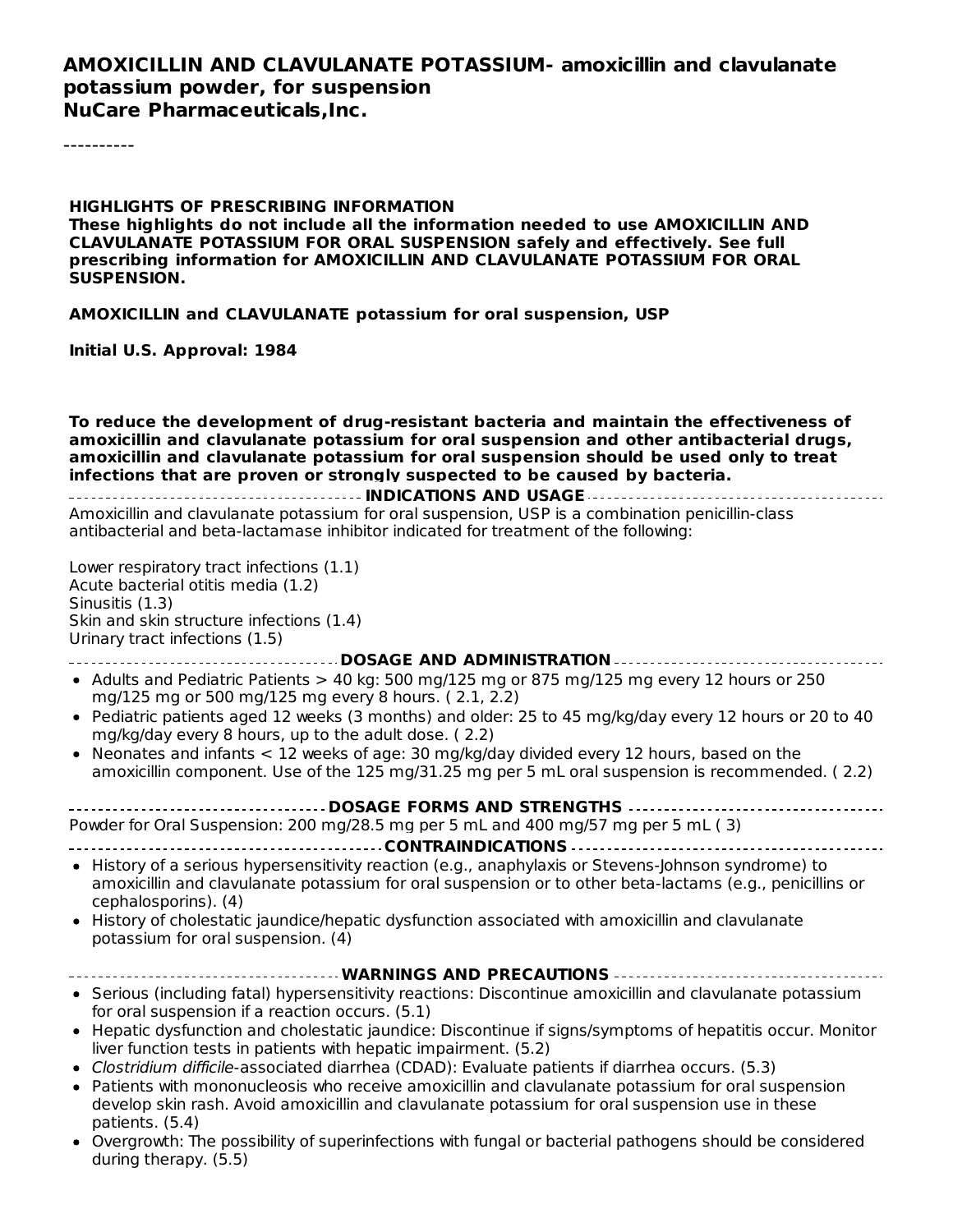**ADVERSE REACTIONS** The most frequently reported adverse effects were diarrhea/loose stools (9%), nausea (3%), skin rashes and urticaria (3%), vomiting (1%) and vaginitis (1%). (6.1)

#### **To report SUSPECTED ADVERSE REACTIONS, contact Aurobindo Pharma USA, Inc. at 1-866- 850-2876 or FDA at 1-800-FDA-1088 or www.fda.gov/medwatch**.

#### **DRUG INTERACTIONS**

- Co-administration with probenecid is not recommended. (7.1)
- Concomitant use of amoxicillin and clavulanate potassium for oral suspension and oral anticoagulants may increase the prolongation of prothrombin time. (7.2)
- Coadministration with allopurinol increases the risk of rash. (7.3)
- Amoxicillin and clavulanate potassium for oral suspension may reduce efficacy of oral contraceptives. (7.4)
- **USE IN SPECIFIC POPULATIONS**
- Pediatric Use: Modify dose in patients 12 weeks or younger.  $(8.4)$
- Renal Impairment: Dosage adjustment is recommended for severe renal impairment (GFR< 30 mL/min). (2.3, 8.6)

### **See 17 for PATIENT COUNSELING INFORMATION and FDA-approved patient labeling.**

**Revised: 8/2018**

#### **FULL PRESCRIBING INFORMATION: CONTENTS\* 1 INDICATIONS AND USAGE**

- 1.1 Lower Respiratory Tract Infections
- 1.2 Acute Bacterial Otitis Media
- 1.3 Sinusitis
- 1.4 Skin and Skin Structure Infections
- 1.5 Urinary Tract Infections
- 1.6 Limitations of Use

#### **2 DOSAGE AND ADMINISTRATION**

- 2.1 Adults
- 2.2 Pediatric Patients
- 2.3 Patients with Renal Impairment
- 2.4 Directions for Mixing Oral Suspension

### **3 DOSAGE FORMS AND STRENGTHS**

### **4 CONTRAINDICATIONS**

- 4.1 Serious Hypersensitivity Reactions
- 4.2 Cholestatic Jaundice/Hepatic Dysfunction

#### **5 WARNINGS AND PRECAUTIONS**

- 5.1 Hypersensitivity Reactions
- 5.2 Hepatic Dysfunction
- 5.3 Clostridium difficile-Associated Diarrhea (CDAD)
- 5.4 Skin Rash in Patients with Mononucleosis
- 5.5 Potential for Microbial Overgrowth
- 5.6 Phenylketonurics
- 5.7 Development of Drug-Resistant Bacteria

### **6 ADVERSE REACTIONS**

- 6.1 Clinical Trials Experience
- 6.2 Postmarketing Experience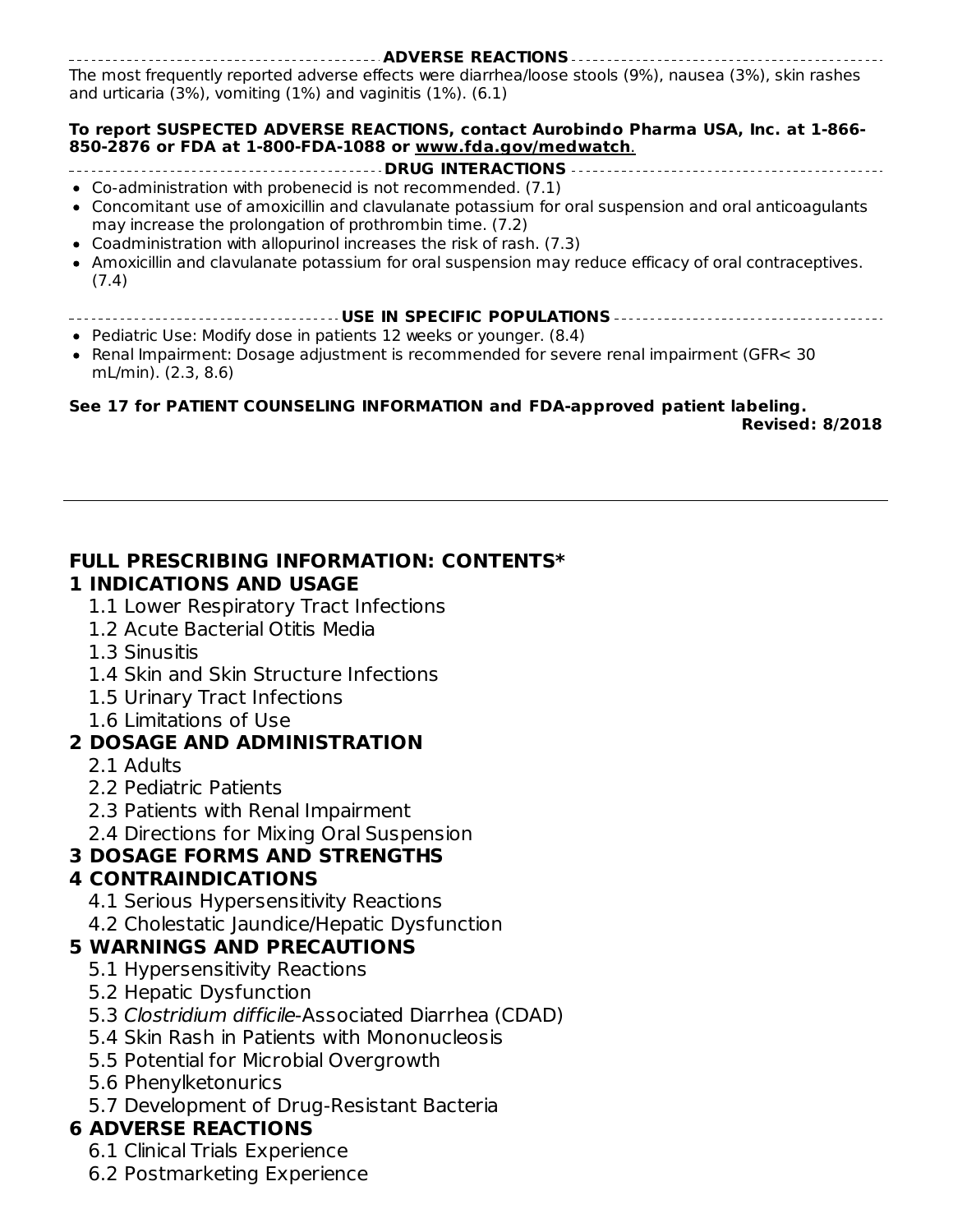#### **7 DRUG INTERACTIONS**

- 7.1 Probenecid
- 7.2 Oral Anticoagulants
- 7.3 Allopurinol
- 7.4 Oral Contraceptives
- 7.5 Effects on Laboratory Tests

# **8 USE IN SPECIFIC POPULATIONS**

- 8.1 Pregnancy
- 8.2 Labor and Delivery
- 8.3 Nursing Mothers
- 8.4 Pediatric Use
- 8.5 Geriatric Use
- 8.6 Dosing in Renal Impairment

## **10 OVERDOSAGE**

### **11 DESCRIPTION**

## **12 CLINICAL PHARMACOLOGY**

- 12.1 Mechanism of Action
- 12.3 Pharmacokinetics
- 12.4 Microbiology

## **13 NONCLINICAL TOXICOLOGY**

13.1 Carcinogenesis, Mutagenesis, Impairment of Fertility

### **14 CLINICAL STUDIES**

- 14.1 Lower Respiratory Tract and Complicated Urinary Tract Infections
- 14.2 Acute Bacterial Otitis Media and Diarrhea in Pediatric Patients

### **15 REFERENCES**

### **16 HOW SUPPLIED/STORAGE AND HANDLING**

## **17 PATIENT COUNSELING INFORMATION**

17.1 Information for Patients

\* Sections or subsections omitted from the full prescribing information are not listed.

## **FULL PRESCRIBING INFORMATION**

## **1 INDICATIONS AND USAGE**

To reduce the development of drug-resistant bacteria and maintain the effectiveness of amoxicillin and clavulanate potassium for oral suspension, USP and other antibacterial drugs, amoxicillin and clavulanate potassium for oral suspension, USP should be used only to treat infections that are proven or strongly suspected to be caused by susceptible bacteria. When culture and susceptibility information are available, they should be considered in selecting or modifying antibacterial therapy. In the absence of such data, local epidemiology and susceptibility patterns may contribute to the empiric selection of therapy.

Amoxicillin and clavulanate potassium for oral suspension, USP is a combination penicillin-class antibacterial and beta-lactamase inhibitor indicated in the treatment of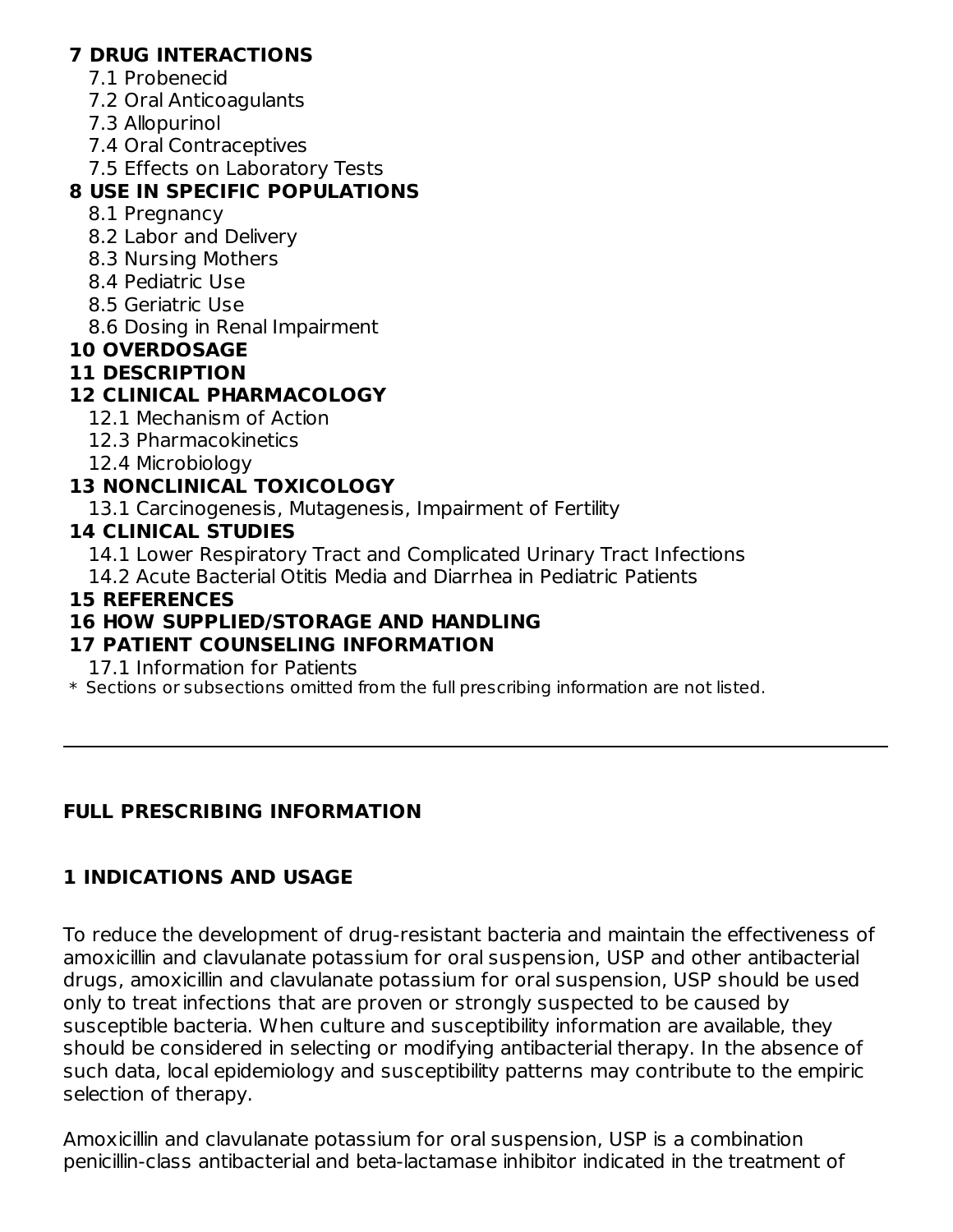infections due to susceptible isolates of the designated bacteria in the conditions listed below\*:

### **1.1 Lower Respiratory Tract Infections**

caused by beta-lactamase–producing isolates of Haemophilus influenzae and Moraxella catarrhalis.

### **1.2 Acute Bacterial Otitis Media**

caused by beta-lactamase–producing isolates of H. influenzae and M. catarrhalis.

### **1.3 Sinusitis**

caused by beta-lactamase–producing isolates of H. influenzae and M. catarrhalis.

### **1.4 Skin and Skin Structure Infections**

caused by beta-lactamase–producing isolates of Staphylococcus aureus, Escherichia coli, and Klebsiella species.

### **1.5 Urinary Tract Infections**

caused by beta-lactamase–producing isolates of E. coli, Klebsiella species, and Enterobacter species.

#### **1.6 Limitations of Use**

When susceptibility test results show susceptibility to amoxicillin, indicating no betalactamase production, amoxicillin and clavulanate potassium for oral suspension, USP should not be used.

### **2 DOSAGE AND ADMINISTRATION**

Amoxicillin and clavulanate potassium for oral suspension may be taken without regard to meals; however, absorption of clavulanate potassium is enhanced when amoxicillin and clavulanate potassium for oral suspension is administered at the start of a meal. To minimize the potential for gastrointestinal intolerance, amoxicillin and clavulanate potassium for oral suspension should be taken at the start of a meal.

### **2.1 Adults**

The usual adult dose is one amoxicillin and clavulanate potassium 500 mg/125 mg tablet every 12 hours or one amoxicillin and clavulanate potassium 250 mg/125 mg tablet every 8 hours. For more severe infections and infections of the respiratory tract, the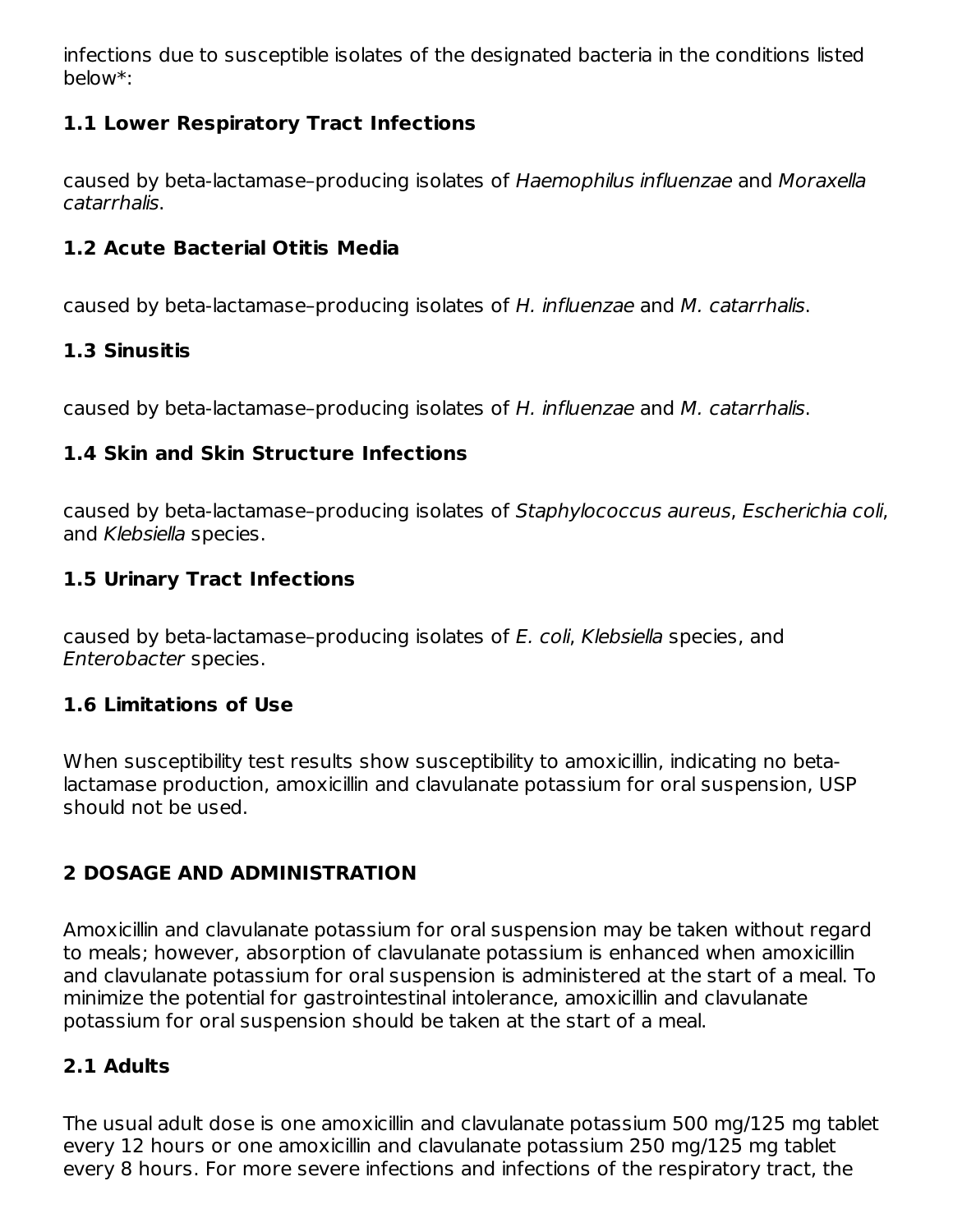dose should be one amoxicillin and clavulanate potassium 875 mg/125 mg tablet every 12 hours or one amoxicillin and clavulanate potassium 500 mg/125 mg tablet every 8 hours. Adults who have difficulty swallowing may be given the 125 mg/31.25 mg per 5 mL or 250 mg/62.5 mg per 5 mL suspension in place of the 500 mg/125 mg tablet. The 200 mg/28.5 mg per 5 mL suspension or the 400 mg/57 mg per 5 mL suspension may be used in place of the 875 mg/125 mg tablet.

Two amoxicillin and clavulanate potassium 250 mg/125 mg tablets should not be substituted for one amoxicillin and clavulanate potassium 500 mg/125 mg tablet. Since both the amoxicillin and clavulanate potassium 250 mg/125 mg and 500 mg/125 mg tablets contain the same amount of clavulanic acid (125 mg, as the potassium salt), two 250 mg/125 mg tablets are not equivalent to one amoxicillin and clavulanate potassium 500 mg/125 mg tablet.

The amoxicillin and clavulanate potassium 250 mg/125 mg tablet and the 250 mg/62.5 mg chewable tablet should not be substituted for each other, as they are not interchangeable. The amoxicillin and clavulanate potassium 250 mg/125 mg tablet and the 250 mg/62.5 mg chewable tablet do not contain the same amount of clavulanic acid (as the potassium salt). The amoxicillin and clavulanate potassium 250 mg/125 mg tablet contains 125 mg of clavulanic acid, whereas the 250 mg/62.5 mg chewable tablet contains 62.5 mg of clavulanic acid.

### **2.2 Pediatric Patients**

Based on the amoxicillin component, amoxicillin and clavulanate potassium for oral suspension should be dosed as follows:

Neonates and Infants Aged <12 weeks (<3 months): The recommended dose of amoxicillin and clavulanate potassium for oral suspension is 30 mg/kg/day divided every 12 hours, based on the amoxicillin component. Experience with the 200 mg/28.5 mg per 5 mL formulation in this age group is limited, and thus, use of the 125 mg/31.25 mg per 5 mL oral suspension is recommended.

Patients Aged 12 weeks (3 months) and Older: See dosing regimens provided in Table 1. The every 12 hour regimen is recommended as it is associated with significantly less diarrhea [see Clinical Studies (14.2)] . However, the every 12 hour suspension (200 mg/28.5 mg per 5 mL and 400 mg/57 mg per 5 mL) and chewable tablets (200 mg/28.5 mg and 400 mg/57 mg) contain aspartame and should not be used by phenylketonurics [see Warnings and Precautions (5.6)] .

#### **Table 1: Dosing in Patients Aged 12 weeks (3 months) and Older**

| <b>INFECTION</b>                              | <b>DOSING REGIMEN</b>                                                                              |  |  |  |  |
|-----------------------------------------------|----------------------------------------------------------------------------------------------------|--|--|--|--|
| <b>Every 12 hours</b><br><b>Every 8 hours</b> |                                                                                                    |  |  |  |  |
|                                               | 200 mg/28.5 mg per 5 mL 125 mg/31.25 mg per 5 mL                                                   |  |  |  |  |
|                                               | or                                                                                                 |  |  |  |  |
|                                               | 400 mg/57 mg per 5 mL250 mg/62.5 mg per 5 mL<br>oral suspension a<br>loral suspension <sup>a</sup> |  |  |  |  |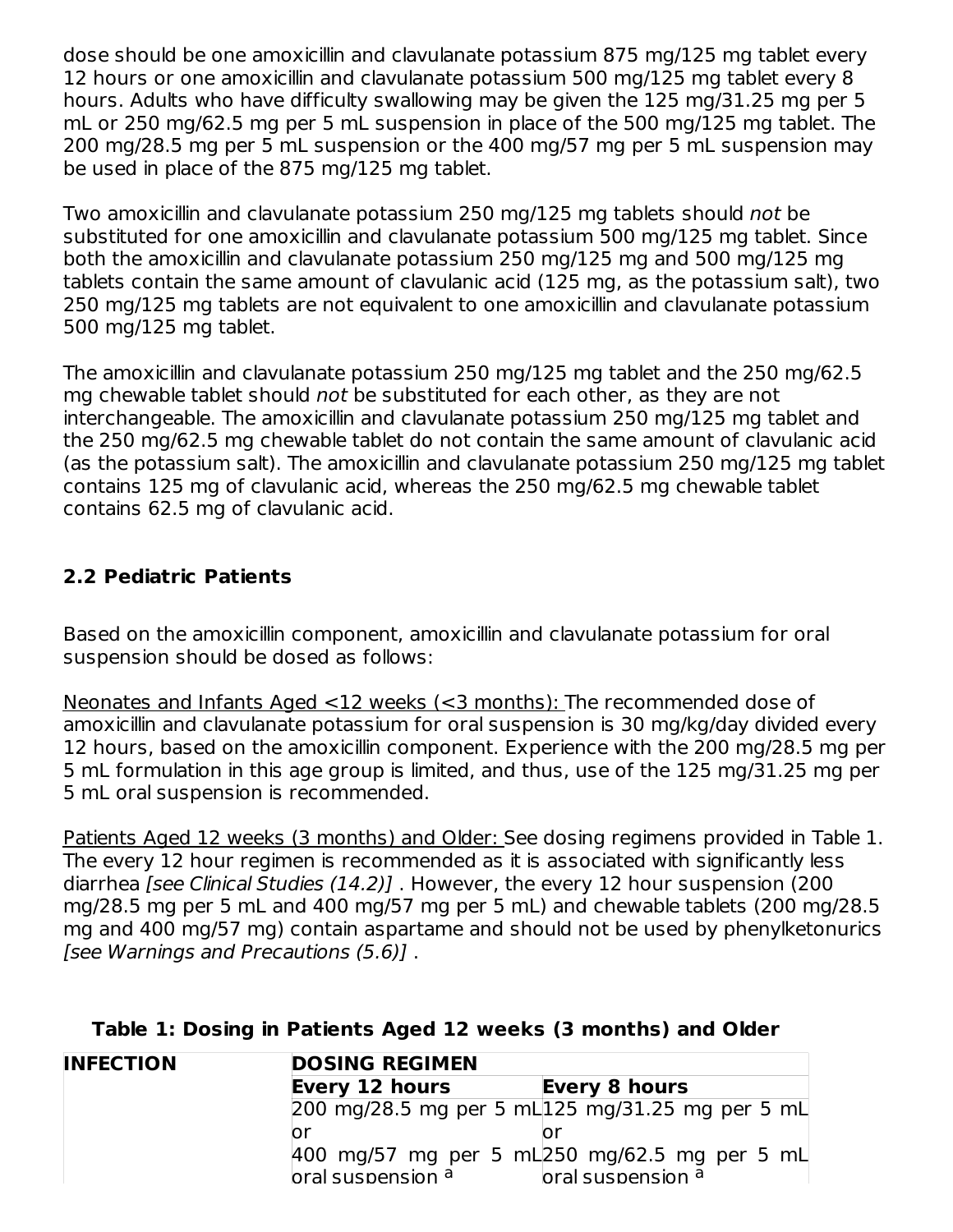| Otitis media <sup>b</sup> , sinusitis, 45 mg/kg/day every 1240 mg/kg/day every 8 hours |                    |   |                                    |  |
|----------------------------------------------------------------------------------------|--------------------|---|------------------------------------|--|
| lower respiratory tracthours                                                           |                    |   |                                    |  |
| infections, and more                                                                   |                    |   |                                    |  |
| severe infections                                                                      |                    |   |                                    |  |
| Less severe infections                                                                 | 25 mg/kg/day every |   | $^{12}$ 20 mg/kg/day every 8 hours |  |
|                                                                                        | hours              |   |                                    |  |
| . .                                                                                    |                    | . |                                    |  |

<sup>a</sup> Each strength of suspension of amoxicillin and clavulanate potassium is available as a chewable tablet for use by older children.

 $^{\text{b}}$  Duration of therapy studied and recommended for acute otitis media is 10 days.

Patients Weighing 40 kg or More: Pediatric patients weighing 40 kg or more should be dosed according to adult recommendations.

The amoxicillin and clavulanate potassium 250 mg/125 mg tablet should not be used until the child weighs at least 40 kg, due to the different amoxicillin to clavulanic acid ratios in the amoxicillin and clavulanate potassium 250 mg/125 mg tablet versus the amoxicillin and clavulanate potassium 250 mg/62.5 mg chewable tablet.

### **2.3 Patients with Renal Impairment**

Patients with impaired renal function do not generally require a reduction in dose unless the impairment is severe. Renal impairment patients with a glomerular filtration rate of <30 mL/min should not receive the dose of amoxicillin and clavulanate potassium tablets 875 mg/125 mg. Patients with a glomerular filtration rate of 10 to 30 mL/min should receive amoxicillin and clavulanate potassium tablets 500 mg/125 mg or 250 mg/125 mg every 12 hours, depending on the severity of the infection. Patients with a glomerular filtration rate less than 10 mL/min should receive amoxicillin and clavulanate potassium tablets 500 mg/125 mg or 250 mg/125 mg every 24 hours, depending on severity of the infection.

Hemodialysis patients should receive amoxicillin and clavulanate potassium tablets 500 mg/125 mg or 250 mg/125 mg every 24 hours, depending on severity of the infection. They should receive an additional dose both during and at the end of dialysis.

### **2.4 Directions for Mixing Oral Suspension**

Prepare a suspension at time of dispensing as follows: Tap bottle until all the powder flows freely. Add approximately 2/3 of the total amount of water for reconstitution (see Table 2 below) and shake vigorously to suspend powder. Add remainder of the water and again shake vigorously.

| <b>Strength</b> | <b>Bottle Size</b> | Amount<br>Water<br>Reconstitution $(5 mL)$ | ofContents of Each<br>forTeaspoonful |
|-----------------|--------------------|--------------------------------------------|--------------------------------------|
| $b$ חמ $50$ m   |                    | $52 \text{ mL}$                            | 200 mg amoxicillin and 28.5 mg of    |

### **Table 2: Amount of Water for Mixing Oral Suspension**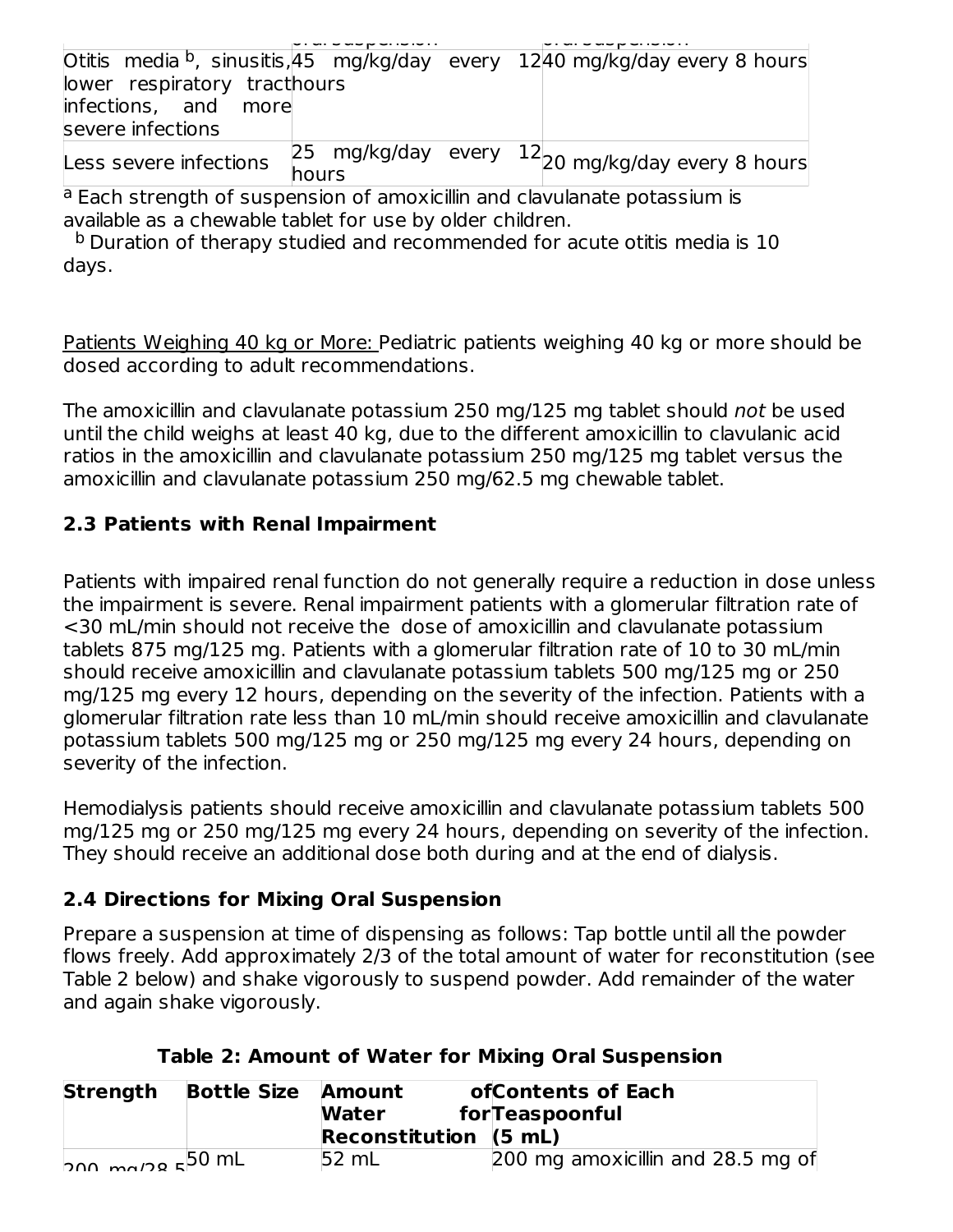| $\begin{bmatrix} 200 & 119/20.3 \\ \text{mg per 5 mL} & 100 \text{ mL} \end{bmatrix}$ | $73 \text{ mL}$ | clavulanic acid as the potassium |
|---------------------------------------------------------------------------------------|-----------------|----------------------------------|
|                                                                                       | 98 mL           | salt                             |
|                                                                                       | 49 mL           | 400 mg amoxicillin and 57 mg of  |
| 400 mg/57 <sup>50 mL</sup><br>mg per 5 mL <sup>75 mL</sup>                            | $70 \text{ mL}$ | clavulanic acid as the potassium |
|                                                                                       | 94 mL           | salt                             |

**Note:** Shake oral suspension well before using. Reconstituted suspension must be stored under refrigeration and discarded after 10 days.

### **3 DOSAGE FORMS AND STRENGTHS**

- **200 mg/28.5 mg per 5 mL:** White to off-white granular powder Each 5 mL of reconstituted white to pale yellow, orange flavored suspension contains 200 mg amoxicillin and 28.5 mg clavulanic acid as the potassium salt.
- **400 mg/57 mg per 5 mL:** White to off-white granular powder Each 5 mL of reconstituted white to pale yellow, orange flavored suspension contains 400 mg amoxicillin and 57 mg clavulanic acid as the potassium salt.

The amoxicillin and clavulanate potassium 250 mg/125 mg tablet and the 250 mg/62.5 mg chewable tablet should NOT be substituted for each other, as they are not interchangeable and the 250 mg/125 mg tablet should not be used in children weighing less than 40 kg. The amoxicillin and clavulanate potassium 250 mg/125 mg tablet and the 250 mg/62.5 mg chewable tablet do not contain the same amount of clavulanic acid. The amoxicillin and clavulanate potassium 250 mg/125 mg tablet contains 125 mg of clavulanic acid whereas the 250 mg/62.5 mg chewable tablet contains 62.5 mg of clavulanic acid.

Two amoxicillin and clavulanate potassium 250 mg/125 mg tablets should NOT be substituted for one amoxicillin and clavulanate potassium 500 mg/125 mg tablet. Since both the amoxicillin and clavulanate potassium 250 mg/125 mg and 500 mg/125 mg tablets contain the same amount of clavulanic acid (125 mg, as the potassium salt), two amoxicillin and clavulanate potassium 250 mg/125 mg tablets are not equivalent to one amoxicillin and clavulanate potassium 500 mg/125 mg tablet.

## **4 CONTRAINDICATIONS**

### **4.1 Serious Hypersensitivity Reactions**

Amoxicillin and clavulanate potassium for oral suspension is contraindicated in patients with a history of serious hypersensitivity reactions (e.g., anaphylaxis or Stevens-Johnson syndrome) to amoxicillin, clavulanate or to other beta-lactam antibacterial drugs (e.g., penicillins and cephalosporins).

## **4.2 Cholestatic Jaundice/Hepatic Dysfunction**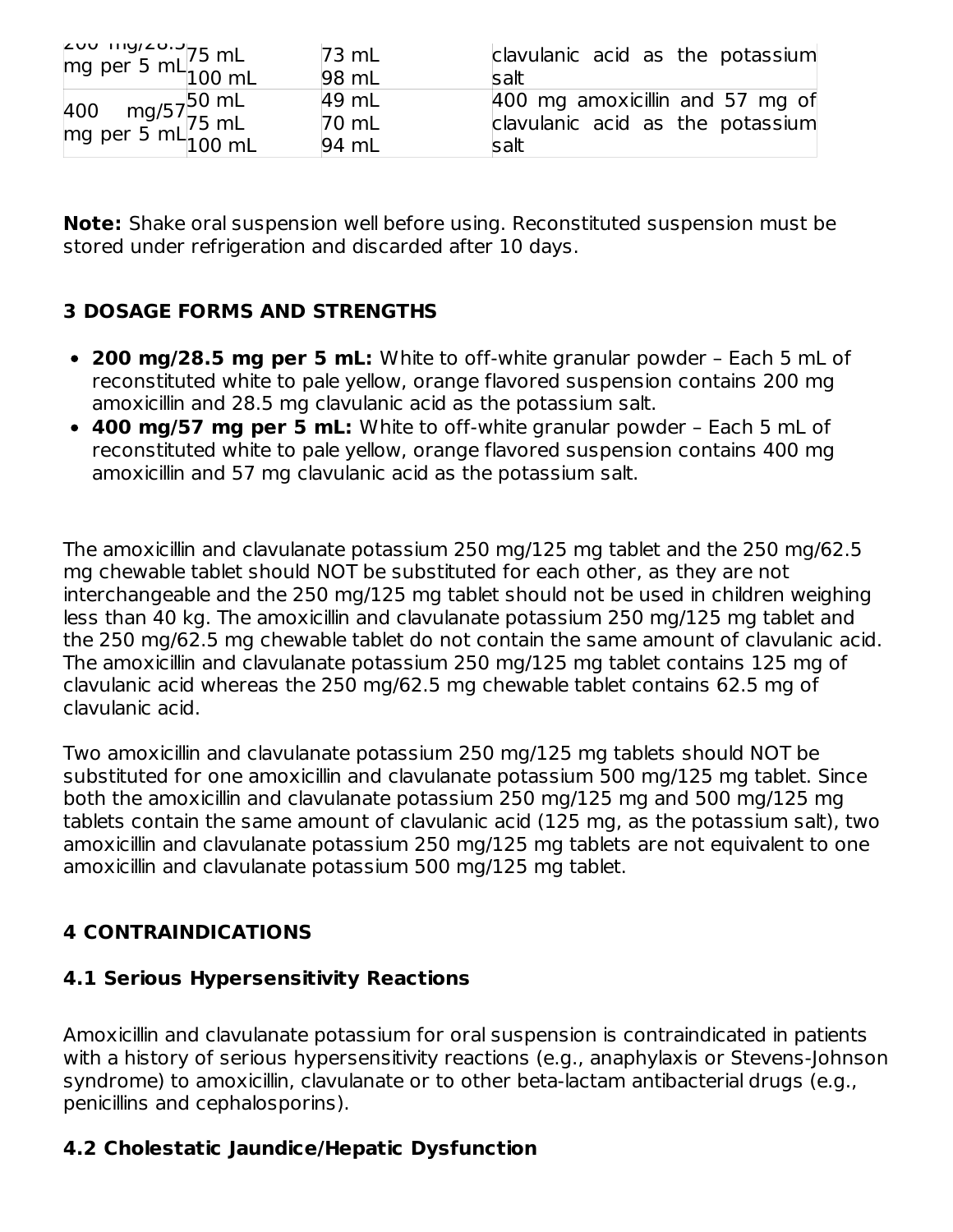Amoxicillin and clavulanate potassium for oral suspension is contraindicated in patients with a previous history of cholestatic jaundice/hepatic dysfunction associated with amoxicillin and clavulanate potassium for oral suspension.

## **5 WARNINGS AND PRECAUTIONS**

### **5.1 Hypersensitivity Reactions**

Serious and occasionally fatal hypersensitivity (anaphylactic) reactions have been reported in patients receiving beta-lactam antibacterials, including amoxicillin and clavulanate potassium for oral suspension. These reactions are more likely to occur in individuals with a history of penicillin hypersensitivity and/or a history of sensitivity to multiple allergens. Before initiating therapy with amoxicillin and clavulanate potassium for oral suspension, careful inquiry should be made regarding previous hypersensitivity reactions to penicillins, cephalosporins, or other allergens. If an allergic reaction occurs, amoxicillin and clavulanate potassium for oral suspension should be discontinued and appropriate therapy instituted.

### **5.2 Hepatic Dysfunction**

Hepatic dysfunction, including hepatitis and cholestatic jaundice has been associated with the use of amoxicillin and clavulanate potassium for oral suspension. Hepatic toxicity is usually reversible; however, deaths have been reported. Hepatic function should be monitored at regular intervals in patients with hepatic impairment.

#### **5.3 Clostridium difficile-Associated Diarrhea (CDAD)**

Clostridium difficile associated diarrhea (CDAD) has been reported with use of nearly all antibacterial agents, including amoxicillin and clavulanate potassium for oral suspension, and may range in severity from mild diarrhea to fatal colitis. Treatment with antibacterial agents alters the normal flora of the colon leading to overgrowth of C. difficile.

C. difficile produces toxins A and B which contribute to the development of CDAD. Hypertoxin-producing strains of C. difficile cause increased morbidity and mortality, as these infections can be refractory to antimicrobial therapy and may require colectomy. CDAD must be considered in all patients who present with diarrhea following antibacterial use. Careful medical history is necessary since CDAD has been reported to occur over 2 months after the administration of antibacterial agents.

If CDAD is suspected or confirmed, ongoing antibacterial use not directed against C. difficile may need to be discontinued. Appropriate fluid and electrolyte management, protein supplementation, antibacterial treatment of C. difficile, and surgical evaluation should be instituted as clinically indicated.

### **5.4 Skin Rash in Patients with Mononucleosis**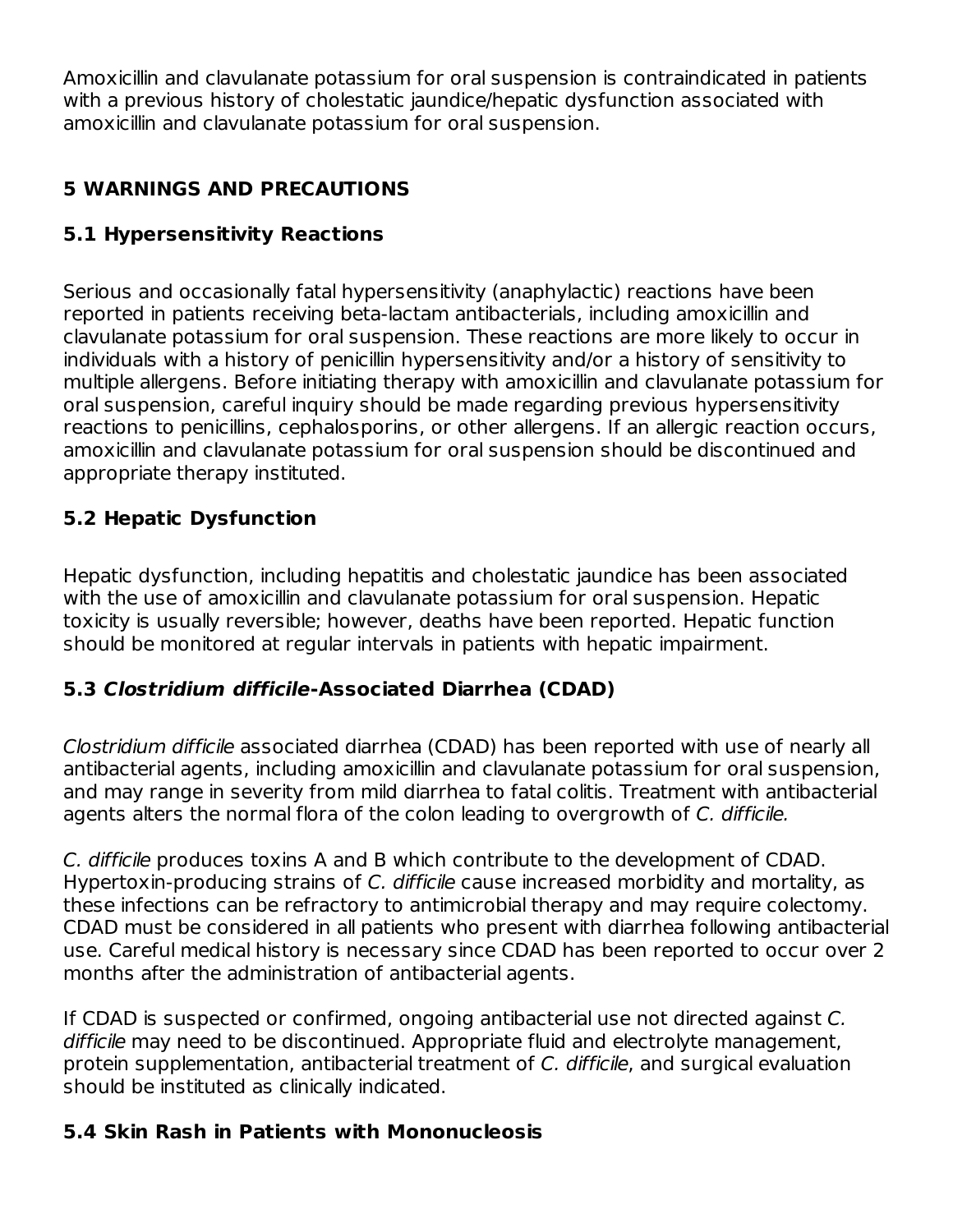A high percentage of patients with mononucleosis who receive amoxicillin develop an erythematous skin rash. Thus, amoxicillin and clavulanate potassium for oral suspension should not be administered to patients with mononucleosis.

### **5.5 Potential for Microbial Overgrowth**

The possibility of superinfections with fungal or bacterial pathogens should be considered during therapy. If superinfection occurs, amoxicillin and clavulanate potassium should be discontinued and appropriate therapy instituted.

#### **5.6 Phenylketonurics**

Each 5 mL of the 200 mg/28.5 mg per 5 mL oral suspension contains 4.42 mg phenylalanine and each 5 mL of the 400 mg/57 mg per 5 mL oral suspension contains 6.35 mg phenylalanine.

### **5.7 Development of Drug-Resistant Bacteria**

Prescribing amoxicillin and clavulanate potassium for oral suspension in the absence of a proven or strongly suspected bacterial infection is unlikely to provide benefit to the patient, and increases the risk of the development of drug-resistant bacteria.

### **6 ADVERSE REACTIONS**

The following are discussed in more detail in other sections of the labeling:

- Anaphylactic reactions [see Warnings and Precautions (5.1)]
- Hepatic Dysfunction [see Warnings and Precautions (5.2)]
- CDAD [see Warnings and Precautions (5.3)]

#### **6.1 Clinical Trials Experience**

Because clinical trials are conducted under widely varying conditions, adverse reaction rates observed in the clinical trials of a drug cannot be directly compared to rates in the clinical trials of another drug and may not reflect the rates observed in practice.

The most frequently reported adverse reactions were diarrhea/loose stools (9%), nausea (3%), skin rashes and urticaria (3%), vomiting (1%) and vaginitis (1%). Less than 3% of patients discontinued therapy because of drug-related adverse reactions. The overall incidence of adverse reactions, and in particular diarrhea, increased with the higher recommended dose. Other less frequently reported adverse reactions (<1%) include: Abdominal discomfort, flatulence, and headache.

In pediatric patients (aged 2 months to 12 years), 1 U.S./Canadian clinical trial was conducted which compared 45/6.4 mg/kg/day (divided every 12 hours) of amoxicillin and clavulanate potassium for oral suspension for 10 days versus 40/10 mg/kg/day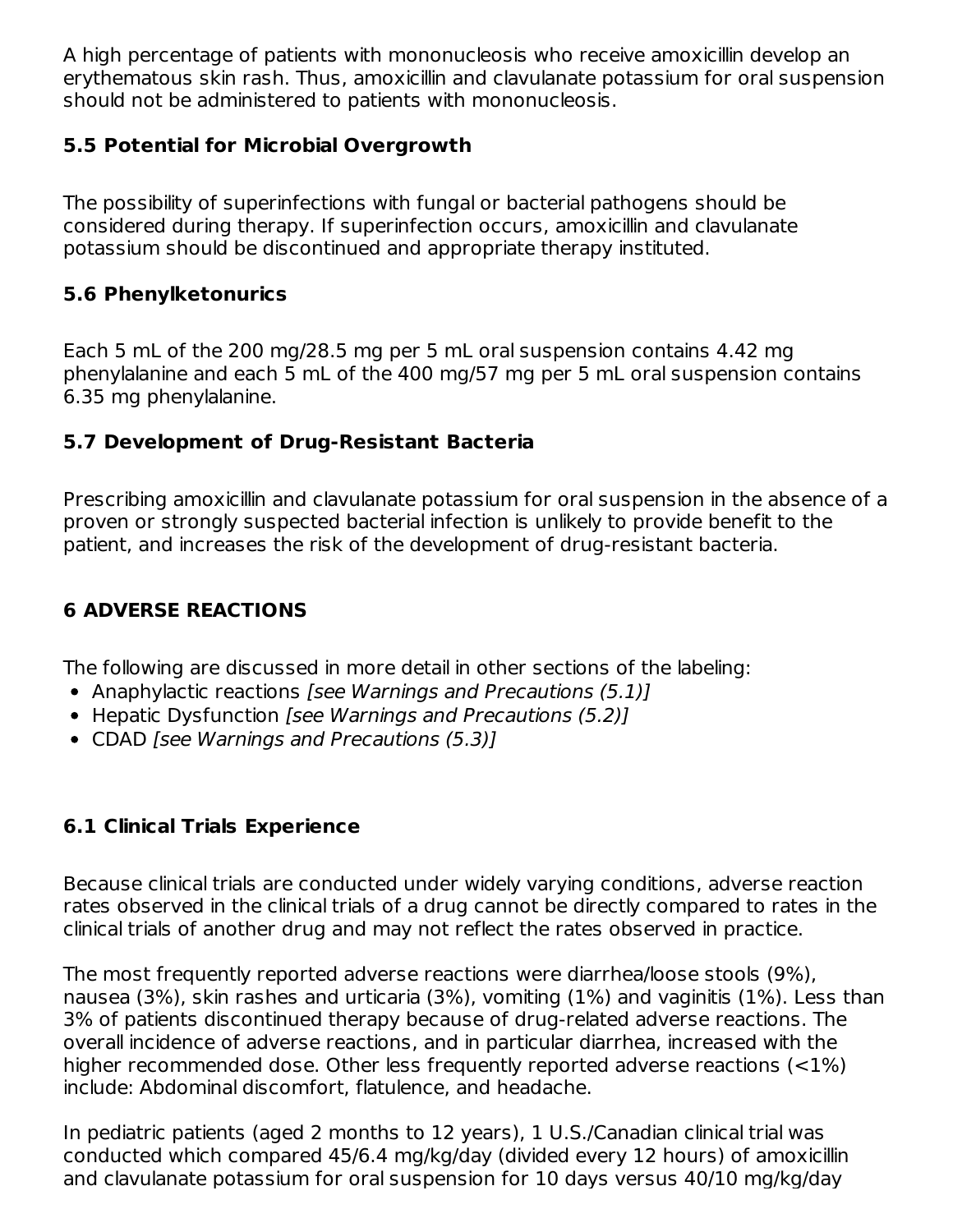and clavulanate potassium for oral suspension for 10 days versus 40/10 mg/kg/day (divided every 8 hours) of amoxicillin and clavulanate potassium for oral suspension for 10 days in the treatment of acute otitis media. A total of 575 patients were enrolled, and only the suspension formulations were used in this trial. Overall, the adverse reactions seen were comparable to that noted above; however, there were differences in the rates of diarrhea, skin rashes/urticaria, and diaper area rashes [see Clinical Studies (14.2)].

### **6.2 Postmarketing Experience**

In addition to adverse reactions reported from clinical trials, the following have been identified during postmarketing use of amoxicillin and clavulanate potassium for oral suspension. Because they are reported voluntarily from a population of unknown size, estimates of frequency cannot be made. These events have been chosen for inclusion due to a combination of their seriousness, frequency of reporting, or potential causal connection to amoxicillin and clavulanate potassium for oral suspension.

**Gastrointestinal:** Indigestion, gastritis, stomatitis, glossitis, black "hairy" tongue, mucocutaneous candidiasis, enterocolitis, and hemorrhagic/pseudomembranous colitis. Onset of pseudomembranous colitis symptoms may occur during or after antibiotic treatment [see Warnings and Precautions (5.3)] .

**Hypersensitivity Reactions:** Pruritus, angioedema, serum sickness–like reactions (urticaria or skin rash accompanied by arthritis, arthralgia, myalgia, and frequently fever), erythema multiforme, Stevens-Johnson syndrome, acute generalized exanthematous pustulosis, hypersensitivity vasculitis, and cases of exfoliative dermatitis (including toxic epidermal necrolysis) have been reported [see Warnings and Precautions  $(5.1)$ .

**Liver:** Hepatic dysfunction, including hepatitis and cholestatic jaundice, increases in serum transaminases (AST and/or ALT), serum bilirubin, and/or alkaline phosphatase, has been reported with amoxicillin and clavulanate potassium for oral suspension. It has been reported more commonly in the elderly, in males, or in patients on prolonged treatment. The histologic findings on liver biopsy have consisted of predominantly cholestatic, hepatocellular, or mixed cholestatic-hepatocellular changes. The onset of signs/symptoms of hepatic dysfunction may occur during or several weeks after therapy has been discontinued. The hepatic dysfunction, which may be severe, is usually reversible. Deaths have been reported [see Contraindications (4.2), Warnings and Precautions (5.2)] .

**Renal:** Interstitial nephritis, hematuria, and crystalluria have been reported [see Overdosage (10)] .

**Hemic and Lymphatic Systems:** Anemia, including hemolytic anemia, thrombocytopenia, thrombocytopenic purpura, eosinophilia, leukopenia, and agranulocytosis have been reported. These reactions are usually reversible on discontinuation of therapy and are believed to be hypersensitivity phenomena. Thrombocytosis was noted in less than 1% of the patients treated with amoxicillin and clavulanate potassium for oral suspension. There have been reports of increased prothrombin time in patients receiving amoxicillin and clavulanate potassium for oral suspension and anticoagulant therapy concomitantly [see Drug Interactions (7.2)].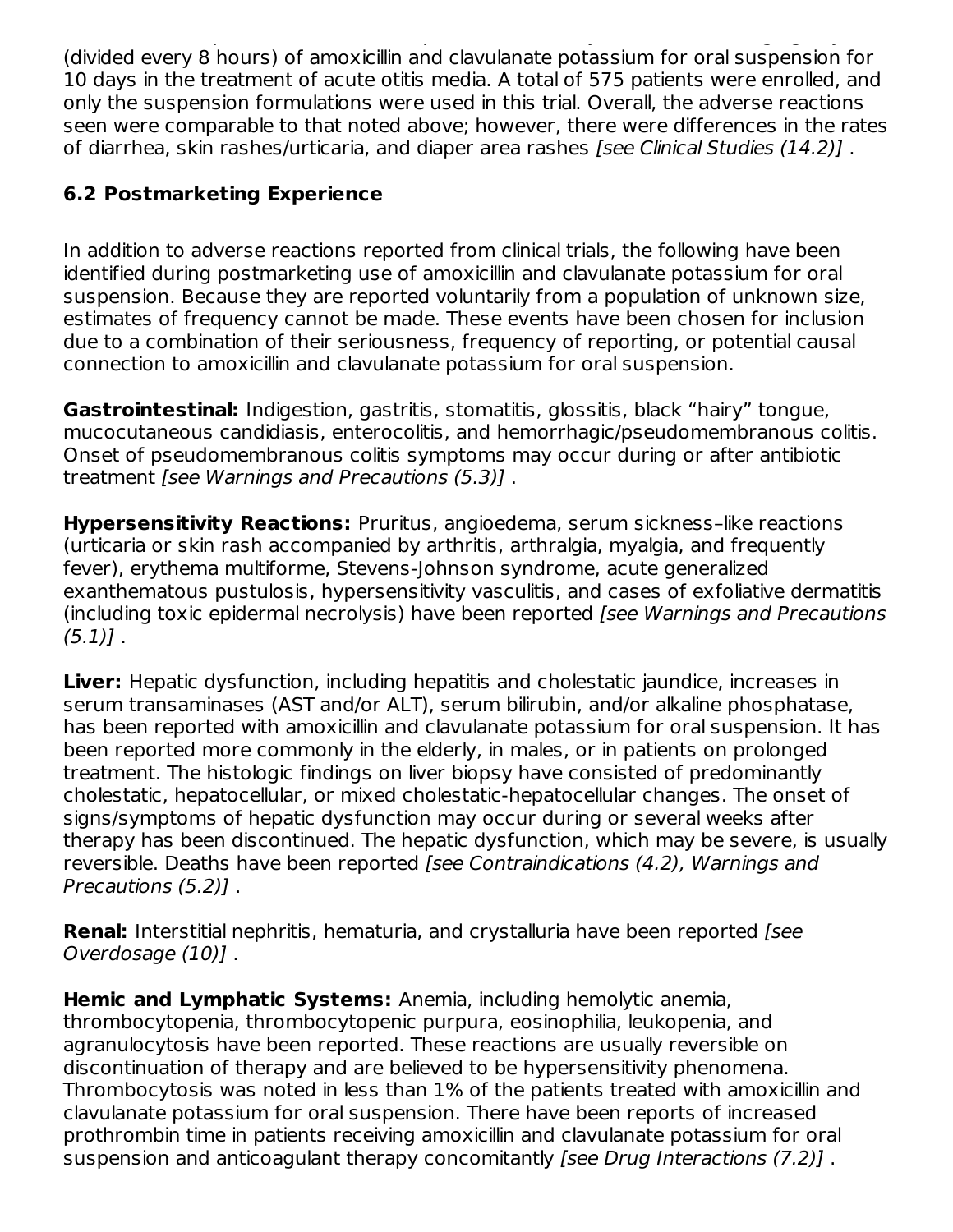**Central Nervous System:** Agitation, anxiety, behavioral changes, confusion, convulsions, dizziness, insomnia, and reversible hyperactivity have been reported.

**Miscellaneous:** Tooth discoloration (brown, yellow, or gray staining) has been reported. Most reports occurred in pediatric patients. Discoloration was reduced or eliminated with brushing or dental cleaning in most cases.

## **7 DRUG INTERACTIONS**

### **7.1 Probenecid**

Probenecid decreases the renal tubular secretion of amoxicillin but does not delay renal excretion of clavulanic acid. Concurrent use with amoxicillin and clavulanate potassium for oral suspension may result in increased and prolonged blood concentrations of amoxicillin. Coadministration of probenecid is not recommended.

### **7.2 Oral Anticoagulants**

Abnormal prolongation of prothrombin time (increased international normalized ratio [INR]) has been reported in patients receiving amoxicillin and oral anticoagulants. Appropriate monitoring should be undertaken when anticoagulants are prescribed concurrently with amoxicillin and clavulanate potassium for oral suspension. Adjustments in the dose of oral anticoagulants may be necessary to maintain the desired level of anticoagulation.

### **7.3 Allopurinol**

The concurrent administration of allopurinol and amoxicillin increases the incidence of rashes in patients receiving both drugs as compared to patients receiving amoxicillin alone. It is not known whether this potentiation of amoxicillin rashes is due to allopurinol or the hyperuricemia present in these patients.

## **7.4 Oral Contraceptives**

Amoxicillin and clavulanate potassium for oral suspension may affect intestinal flora, leading to lower estrogen reabsorption and reduced efficacy of combined oral estrogen/progesterone contraceptives.

### **7.5 Effects on Laboratory Tests**

High urine concentrations of amoxicillin may result in false-positive reactions when testing for the presence of glucose in urine using CLINITEST  $^\circledR$  , Benedict's Solution, or Fehling's Solution. Since this effect may also occur with amoxicillin and clavulanate potassium for oral suspension, it is recommended that glucose tests based on enzymatic glucose oxidase reactions be used.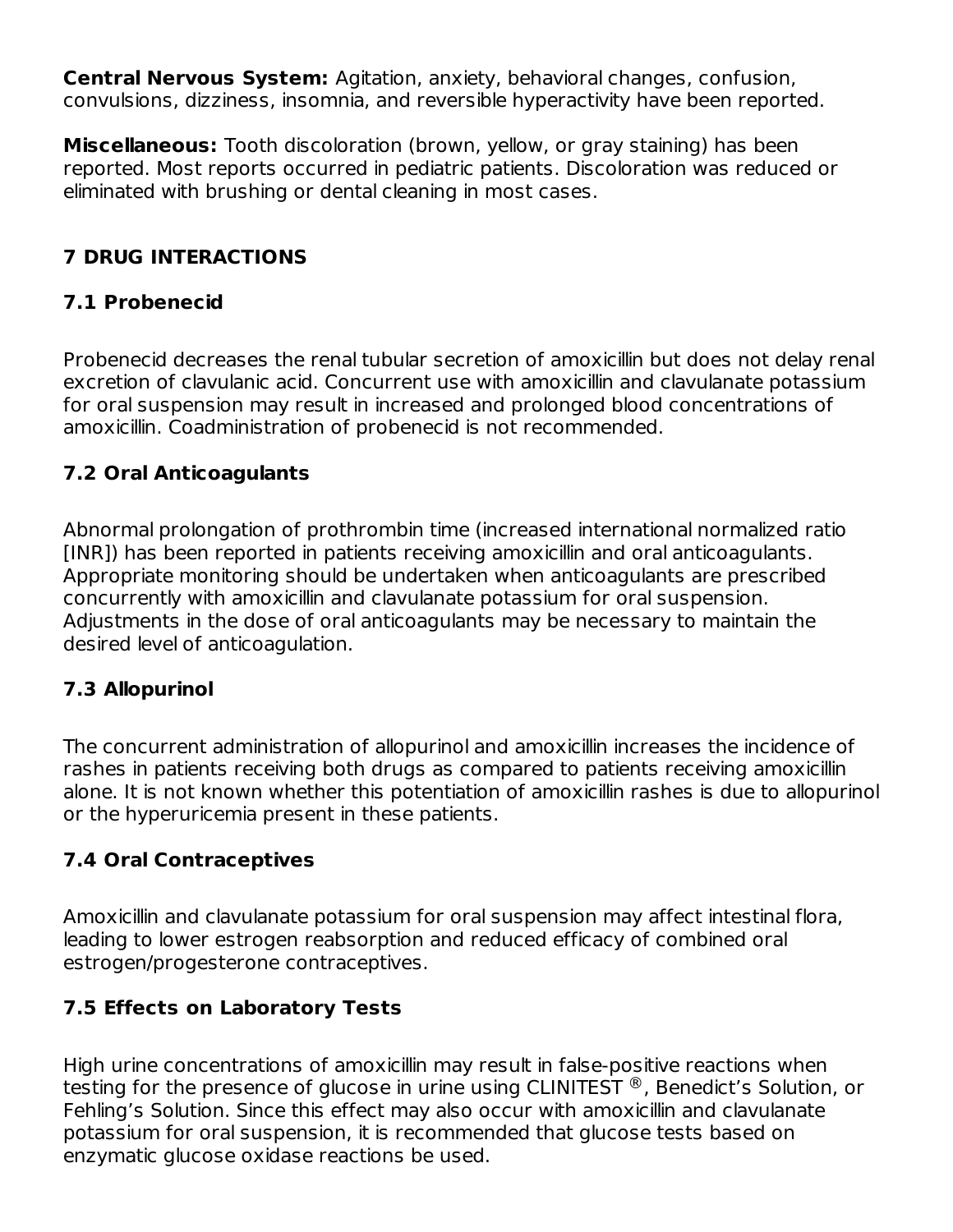Following administration of amoxicillin to pregnant women, a transient decrease in plasma concentration of total conjugated estriol, estriol-glucuronide, conjugated estrone, and estradiol has been noted.

## **8 USE IN SPECIFIC POPULATIONS**

### **8.1 Pregnancy**

Teratogenic Effects: Pregnancy Category B. Reproduction studies performed in pregnant rats and mice given amoxicillin and clavulanate potassium for oral suspension (2:1 ratio formulation of amoxicillin:clavulanate) at oral doses up to 1200 mg/kg/day revealed no evidence of harm to the fetus due to amoxicillin and clavulanate potassium for oral suspension. The amoxicillin doses in rats and mice (based on body surface area) were approximately 4 and 2 times the maximum recommended adult human oral dose (875 mg every 12 hours). For clavulanate, these dose multiples were approximately 9 and 4 times the maximum recommended adult human oral dose (125 mg every 8 hours). There are, however, no adequate and well-controlled studies in pregnant women. Because animal reproduction studies are not always predictive of human response, this drug should be used during pregnancy only if clearly needed.

### **8.2 Labor and Delivery**

Oral ampicillin-class antibiotics are poorly absorbed during labor. It is not known whether use of amoxicillin and clavulanate potassium in humans during labor or delivery has immediate or delayed adverse effects on the fetus, prolongs the duration of labor, or increases the likelihood of the necessity for an obstetrical intervention.

#### **8.3 Nursing Mothers**

Amoxicillin has been shown to be excreted in human milk. Amoxicillin and clavulanate potassium use by nursing mothers may lead to sensitization of infants. Caution should be exercised when amoxicillin and clavulanate potassium is administered to a nursing woman.

#### **8.4 Pediatric Use**

The safety and effectiveness of amoxicillin and clavulanate potassium powder for oral suspension and chewable tablets have been established in pediatric patients. Use of amoxicillin and clavulanate potassium for oral suspension in pediatric patients is supported by evidence from studies of amoxicillin and clavulanate potassium tablets in adults with additional data from a study of amoxicillin and clavulanate potassium powder for oral suspension in pediatric patients aged 2 months to 12 years with acute otitis media [see Clinical Studies (14.2)].

Because of incompletely developed renal function in neonates and young infants, the elimination of amoxicillin may be delayed; clavulanate elimination is unaltered in this age group. Dosing of amoxicillin and clavulanate potassium for oral suspension should be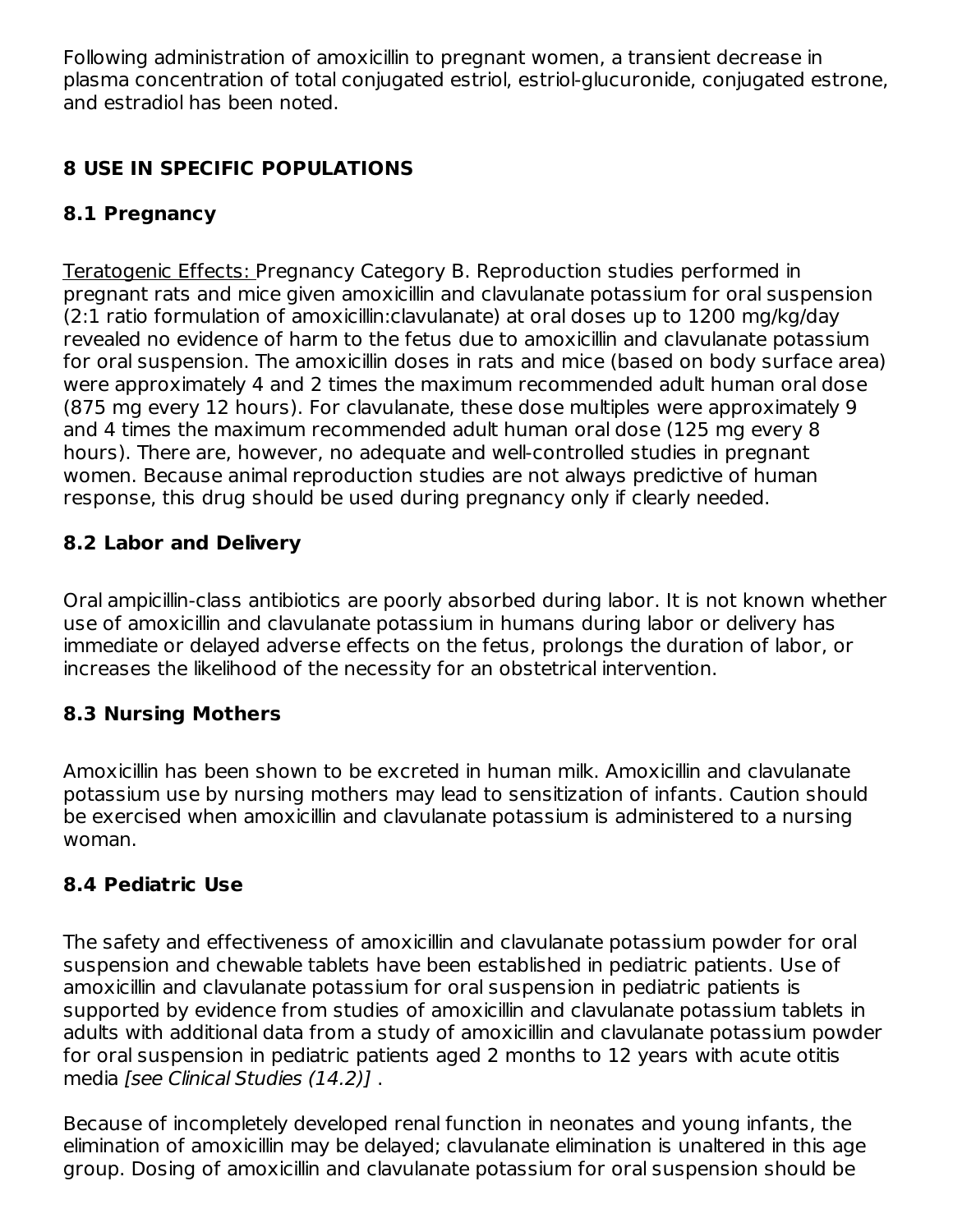modified in pediatric patients aged <12 weeks (<3 months) [see Dosage and Administration (2.2)] .

### **8.5 Geriatric Use**

Of the 3,119 patients in an analysis of clinical studies of amoxicillin and clavulanate potassium for oral suspension, 32% were ≥65 years old, and 14% were ≥75 years old. No overall differences in safety or effectiveness were observed between these subjects and younger subjects, and other reported clinical experience has not identified differences in responses between the elderly and younger patients, but greater sensitivity of some older individuals cannot be ruled out.

This drug is known to be substantially excreted by the kidney, and the risk of adverse reactions to this drug may be greater in patients with impaired renal function. Because elderly patients are more likely to have decreased renal function, care should be taken in dose selection, and it may be useful to monitor renal function.

### **8.6 Dosing in Renal Impairment**

Amoxicillin is primarily eliminated by the kidney and dosage adjustment is usually required in patients with severe renal impairment (GFR <30 mL/min). See Patients with Renal Impairment (2.3) for specific recommendations in patients with renal impairment.

### **10 OVERDOSAGE**

In case of overdosage, discontinue medication, treat symptomatically, and institute supportive measures as required. A prospective study of 51 pediatric patients at a poison-control center suggested that overdosages of less than 250 mg/kg of amoxicillin are not associated with significant clinical symptoms  $^{\rm 1}.$ 

Interstitial nephritis resulting in oliguric renal failure has been reported in patients after overdosage with amoxicillin and clavulanate potassium.

Crystalluria, in some cases leading to renal failure, has also been reported after amoxicillin and clavulanate potassium overdosage in adult and pediatric patients. In case of overdosage, adequate fluid intake and diuresis should be maintained to reduce the risk of amoxicillin and clavulanate potassium crystalluria.

Renal impairment appears to be reversible with cessation of drug administration. High blood levels may occur more readily in patients with impaired renal function because of decreased renal clearance of amoxicillin and clavulanate potassium. Amoxicillin and clavulanate potassium may be removed from circulation by hemodialysis [see Dosage and Administration (2.3)] .

#### **11 DESCRIPTION**

Amoxicillin and clavulanate potassium for oral suspension, USP is an oral antibacterial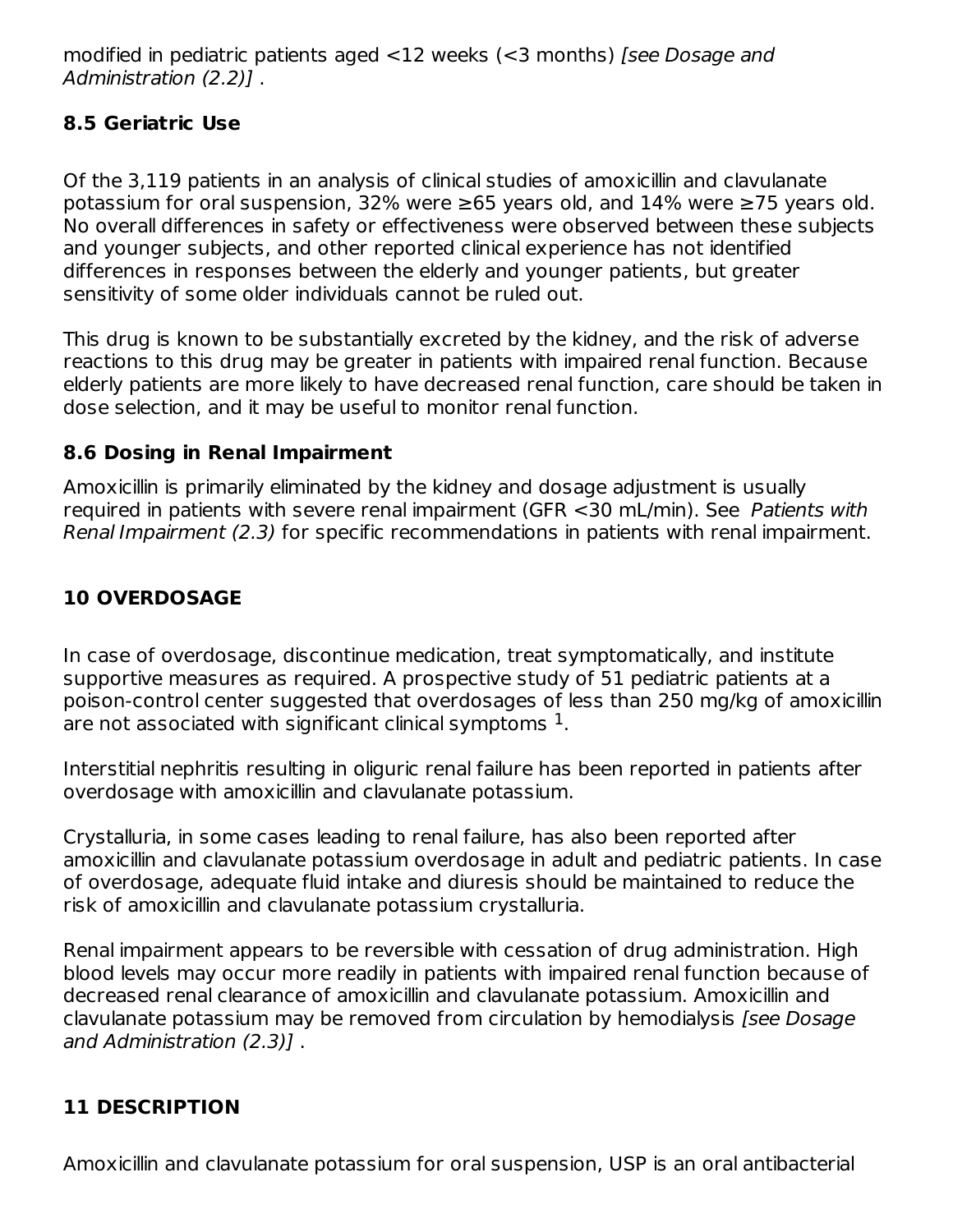combination consisting of amoxicillin and the beta-lactamase inhibitor, clavulanate potassium (the potassium salt of clavulanic acid).

Amoxicillin USP is an analog of ampicillin, derived from the basic penicillin nucleus, 6 aminopenicillanic acid. The amoxicillin molecular formula is C  $_{16}$ H  $_{19}$ N  $_{3}$ O  $_{5}$ S $\bullet$ 3H  $_{2}$ O, and the molecular weight is 419.46. Chemically, amoxicillin is  $(2 5.5 R.6 R)$ -6- $(1 R)$ - $($ - $)$ -2-Amino-2-( p-hydroxyphenyl)acetamido]-3,3-dimethyl-7-oxo-4-thia-1 azabicyclo[3.2.0]heptane-2-carboxylic acid trihydrate and may be represented structurally as:



Clavulanic acid is produced by the fermentation of Streptomyces clavuligerus. It is a beta-lactam structurally related to the penicillins and possesses the ability to inactivate some beta-lactamases by blocking the active sites of these enzymes. The clavulanate potassium molecular formula is C  $_8H$   $_8$ KNO  $_5$ , and the molecular weight is 237.25. Chemically, clavulanate potassium is potassium ( Z)( 2R,5R)-3-(2-hydroxyethylidene)-7 oxo-4-oxa-1-azabicyclo[3.2.0]-heptane-2-carboxylate and may be represented structurally as:



After reconstitution each teaspoonful (5 mL) of suspension will contain 200 mg amoxicillin as the trihydrate and 28.5 mg clavulanic acid as the potassium salt or 400 mg amoxicillin as the trihydrate and 57 mg clavulanic acid as the potassium salt. Each 5 mL of reconstituted amoxicillin and clavulanate potassium for oral suspension USP, 200 mg/28.5 mg per 5 mL contains 0.14 mEq potassium. Each 5 mL of reconstituted amoxicillin and clavulanate potassium for oral suspension USP, 400 mg/57 mg per 5 mL contains 0.29 mEq of potassium.

Amoxicillin and clavulanate potassium for oral suspension, USP is white to off-white granular powder and becomes white to pale yellow with orange flavored suspension after reconstitution.

#### **Inactive Ingredients:**

Colloidal silicon dioxide, hypromellose, orange flavour, silicon dioxide, succinic acid, xanthan gum and aspartame [see Warnings and Precautions (5.6)].

### **12 CLINICAL PHARMACOLOGY**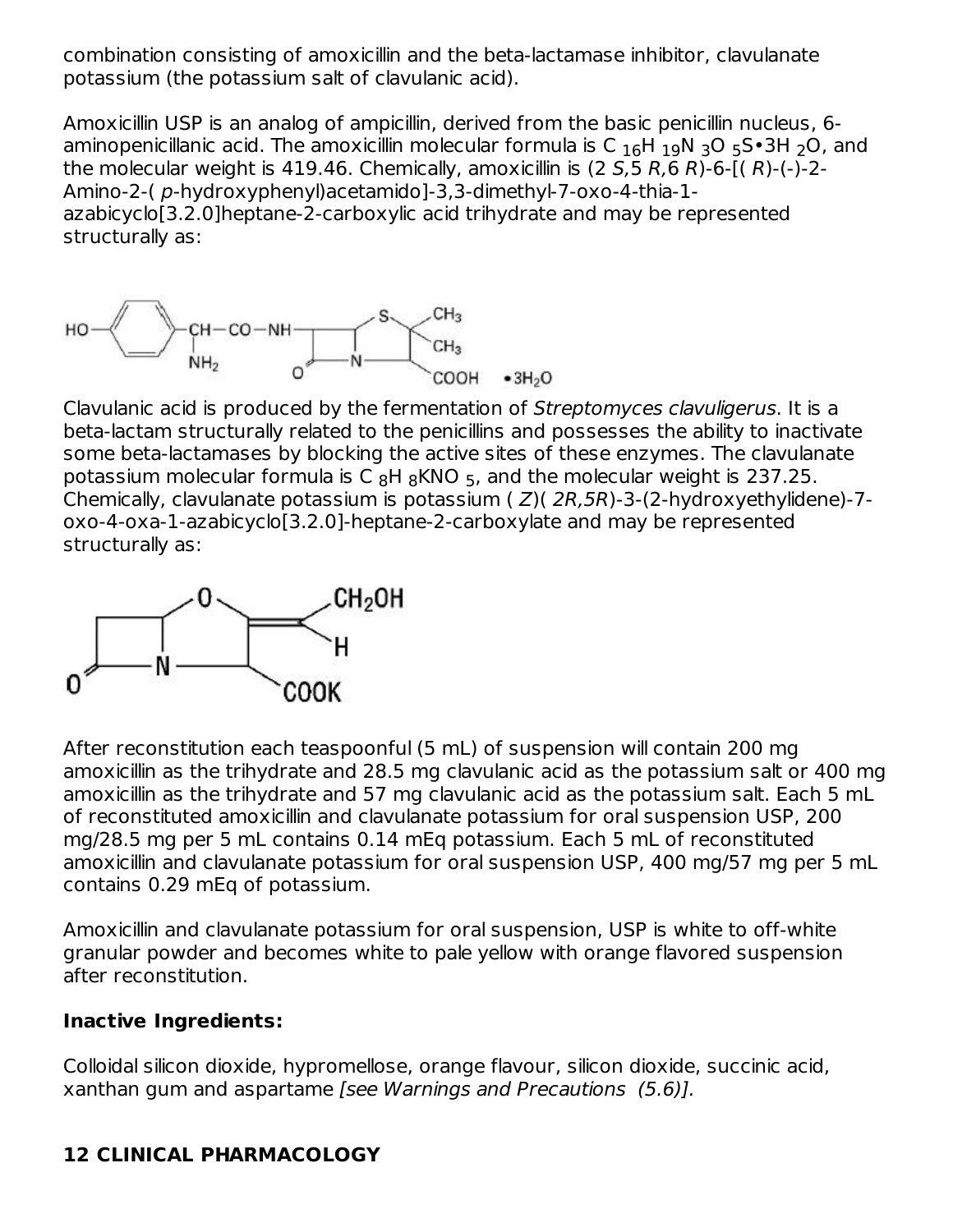### **12.1 Mechanism of Action**

Amoxicillin and clavulanate potassium is an antibacterial drug *[see Microbiology (12.4)]*.

#### **12.3 Pharmacokinetics**

Mean amoxicillin and clavulanate potassium pharmacokinetic parameters in normal adults following administration of amoxicillin and clavulanate potassium tablets are shown in Table 3 and following administration of amoxicillin and clavulanate potassium powder for oral suspension and chewable tablets are shown in Table 4.

**Table 3: Mean (±S.D.) Amoxicillin and Clavulanate Potassium Pharmacokinetic Parameters with Amoxicillin and Clavulanate a,b Potassium Tablets**

| <b>Dose and Regimen</b>      |                                                                                | $C_{\text{max}}$ (mcg/mL) $AUC_{0-24}$ (mcg*h/mL) |                              |                                                   |
|------------------------------|--------------------------------------------------------------------------------|---------------------------------------------------|------------------------------|---------------------------------------------------|
| <b>Amoxicillin</b>           |                                                                                |                                                   |                              | andAmoxicillin ClavulanateAmoxicillin Clavulanate |
| <b>Clavulanate Potassium</b> |                                                                                | Potassium                                         |                              | <b>Potassium</b>                                  |
| hours                        | $\frac{32}{250}$ mg/125 mg every $8^{13}$ <sub>3.3</sub> ± 1.12 $1.5 \pm 0.7$  |                                                   | $26.7 \pm 4.5612.6 \pm 3.25$ |                                                   |
| hours                        | $\frac{12}{500}$ mg/125 mg every $12$ <sub>6.5 ±</sub> 1.41 $\vert$ 1.8 ± 0.61 |                                                   | $33.4 \pm 6.768.6 \pm 1.95$  |                                                   |
| hours                        | 500 mg/125 mg every $8/7.2 \pm 2.26$ 2.4 $\pm$ 0.83                            |                                                   | $53.4 \pm 8.8715.7 \pm 3.86$ |                                                   |
| hours                        | $\frac{12}{125}$ mg/125 mg every 12<br>11.6 ± 2.78 2.2 ± 0.99                  |                                                   | 53.5<br>12.31                | $\pm$ 10.2 ± 3.04                                 |

 $a$  Mean ( $\pm$  standard deviation) values of 14 normal adults (N=15 for clavulanate potassium in the low-dose regimens). Peak concentrations occurred approximately 1.5 hours after the dose.

<sup>b</sup> Amoxicillin and clavulanate potassium administered at the start of a light meal.

#### **Table 4: Mean (±S.D.) Amoxicillin and Clavulanate Potassium Pharmacokinetic Parameters with Amoxicillin and Clavulanate a,b Potassium Powder for Oral Suspension and Chewable Tablets**

| <b>Dose</b>                                                    | $\mathsf{C}_{\mathsf{max}}$ (mcg/mL)              |                  | $AUC_{0-24}$ (mcg*h/mL) |                       |
|----------------------------------------------------------------|---------------------------------------------------|------------------|-------------------------|-----------------------|
| <b>Amoxicillin</b>                                             | andAmoxicillin ClavulanateAmoxicillin Clavulanate |                  |                         |                       |
| <b>Clavulanate Potassium</b>                                   |                                                   | <b>Potassium</b> |                         | <b>Potassium</b>      |
| 400 mg/57 mg (5 mL of 6.94 $\pm$ 1.24 1.1 $\pm$ 0.42 17.29     |                                                   |                  |                         | $\pm$ 2.34 $\pm$ 0.94 |
| suspension)                                                    |                                                   |                  | 2.28                    |                       |
| 400 mg/57 mg (1 chewable 6.67 $\pm$ 1.37 1.03 $\pm$ 0.33 17.24 |                                                   |                  |                         | $\pm$ 2.17 $\pm$ 0.73 |
| tablet)                                                        |                                                   |                  | 2.64                    |                       |

 $a$  Mean ( $\pm$  standard deviation) values of 28 normal adults. Peak concentrations occurred approximately 1 hour after the dose.

 $^{\rm b}$  Amoxicillin and clavulanate potassium administered at the start of a light meal.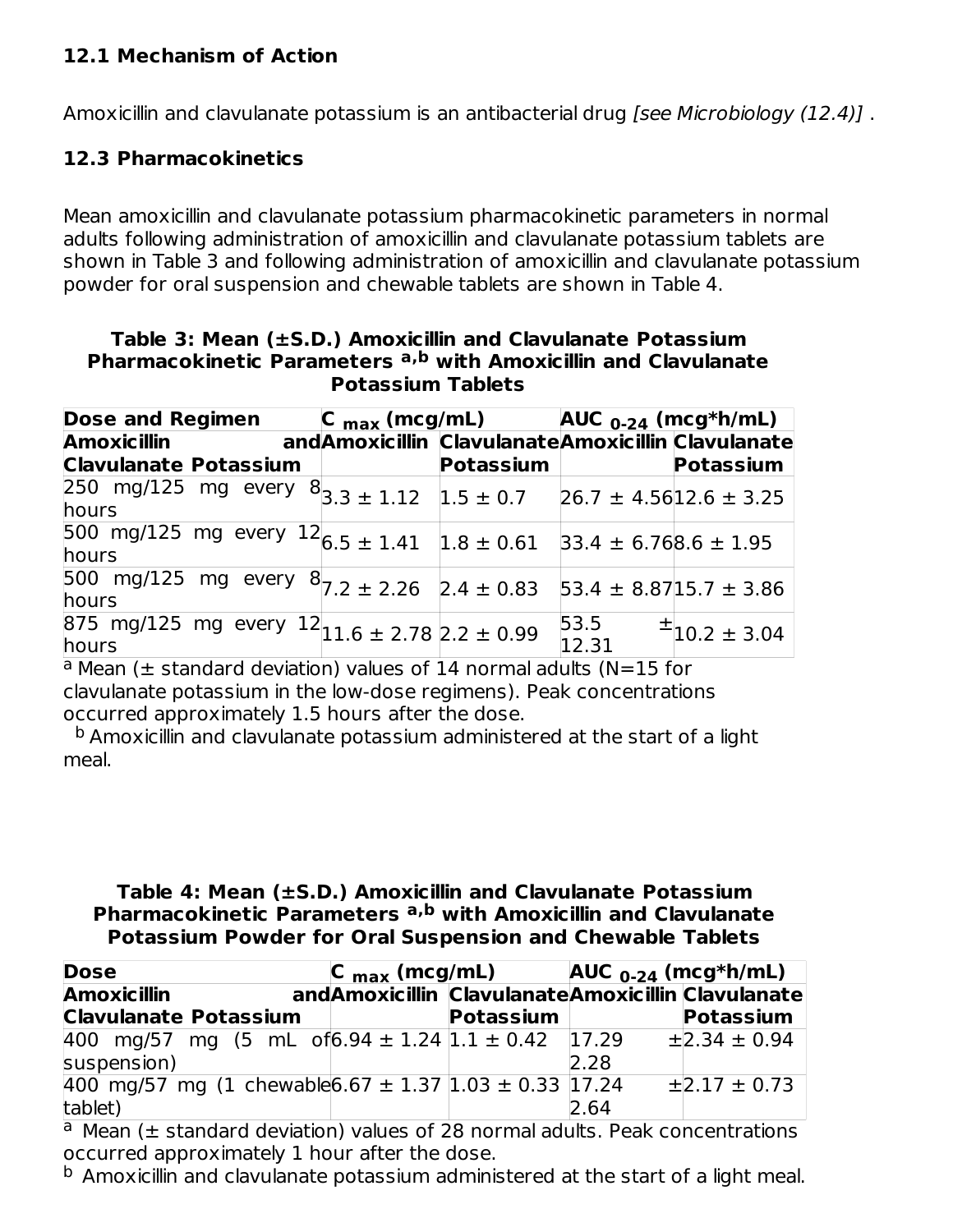Oral administration of 5 mL of amoxicillin and clavulanate potassium 250 mg/62.5 mg per 5 mL suspension or the equivalent dose of 10 mL of amoxicillin and clavulanate potassium 125 mg/31.25 mg per 5 mL suspension provides average peak serum concentrations approximately 1 hour after dosing of 6.9 mcg/mL for amoxicillin and 1.6 mcg/mL for clavulanic acid. The areas under the serum concentration curves obtained during the first 4 hours after dosing were 12.6 mcg\*hr/mL for amoxicillin and 2.9 mcg hr/mL for clavulanic acid when 5 mL of amoxicillin and clavulanate potassium 250 •mg/62.5 mg per 5 mL suspension or equivalent dose of 10 mL of amoxicillin and clavulanate potassium 125 mg/31.25 mg per 5 mL suspension were administered to normal adults. One amoxicillin and clavulanate potassium 250 mg/62.5 mg chewable tablet or two amoxicillin and clavulanate potassium 125 mg/31.25 mg chewable tablets are equivalent to 5 mL of amoxicillin and clavulanate potassium 250 mg/62.5 mg per 5 mL suspension and provide similar serum concentrations of amoxicillin and clavulanic acid.

Amoxicillin serum concentrations achieved with amoxicillin and clavulanate potassium are similar to those produced by the oral administration of equivalent doses of amoxicillin alone. Time above the minimum inhibitory concentration of 1 mcg/mL for amoxicillin has been shown to be similar after corresponding every 12 hour and every 8 hour dosing regimens of amoxicillin and clavulanate potassium in adults and children.

Absorption: Dosing in the fasted or fed state has minimal effect on the pharmacokinetics of amoxicillin. While amoxicillin and clavulanate potassium can be given without regard to meals, absorption of clavulanate potassium when taken with food is greater relative to the fasted state. In one study, the relative bioavailability of clavulanate was reduced when amoxicillin and clavulanate potassium was dosed at 30 and 150 minutes after the start of a high-fat breakfast.

Distribution: Neither component in amoxicillin and clavulanate potassium is highly protein-bound; clavulanic acid is approximately 25% bound to human serum and amoxicillin approximately 18% bound.

Amoxicillin diffuses readily into most body tissues and fluids with the exception of the brain and spinal fluid.

Two hours after oral administration of a single 35 mg/kg dose of suspension of amoxicillin and clavulanate potassium to fasting children, average concentrations of 3 mcg/mL of amoxicillin and 0.5 mcg/mL of clavulanic acid were detected in middle ear effusions.

Metabolism and Excretion: The half-life of amoxicillin after the oral administration of amoxicillin and clavulanate potassium is 1.3 hours and that of clavulanic acid is 1 hour.

Approximately 50% to 70% of the amoxicillin and approximately 25% to 40% of the clavulanic acid are excreted unchanged in urine during the first 6 hours after administration of a single amoxicillin and clavulanate potassium 250 mg/125 mg or 500 mg/125 mg tablet.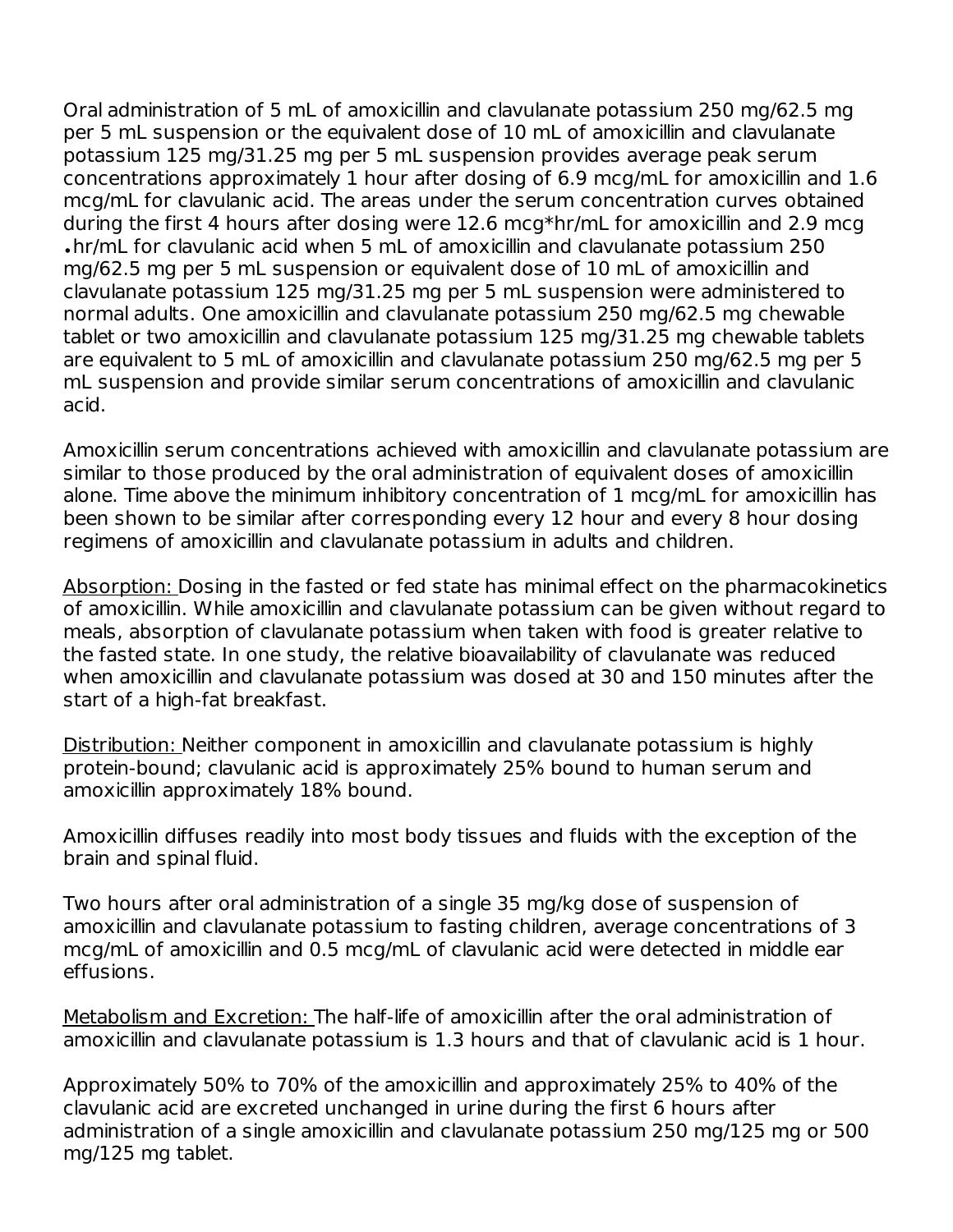### **12.4 Microbiology**

Amoxicillin is a semisynthetic antibiotic with in vitro bactericidal activity against Grampositive and Gram-negative bacteria. Amoxicillin is, however, susceptible to degradation by beta-lactamases, and therefore, the spectrum of activity does not include organisms which produce these enzymes. Clavulanic acid is a beta-lactam, structurally related to the penicillins, which possesses the ability to inactivate some beta-lactamase enzymes commonly found in microorganisms resistant to penicillins and cephalosporins. In particular, it has good activity against the clinically important plasmid-mediated betalactamases frequently responsible for transferred drug resistance.

The formulation of amoxicillin and clavulanic acid in amoxicillin and clavulanate potassium protects amoxicillin from degradation by some beta-lactamase enzymes and extends the antibiotic spectrum of amoxicillin to include many bacteria normally resistant to amoxicillin.

Amoxicillin and clavulanic acid has been shown to be active against most isolates of the following bacteria, both in vitro and in clinical infections as described in the INDICATIONS AND USAGE section.

Gram-positive Bacteria

Staphylococcus aureus

Gram-negative Bacteria

Enterobacter species Escherichia coli Haemophilus influenzae Klebsiella species Moraxella catarrhalis

The following in vitro data are available, **but their clinical significance is unknown**. At least 90 percent of the following bacteria exhibit an *in vitro* minimum inhibitory concentration (MIC) less than or equal to the susceptible breakpoint for amoxicillin and clavulanic acid. However, the efficacy of amoxicillin and clavulanic acid in treating clinical infections due to these bacteria **has not been** established in adequate and wellcontrolled clinical trials.

Gram-positive Bacteria

Enterococcus faecalis Staphylococcus epidermidis Staphylococcus saprophyticus Streptococcus pneumoniae Streptococcus pyogenes Viridans group Streptococcus

Gram-negative Bacteria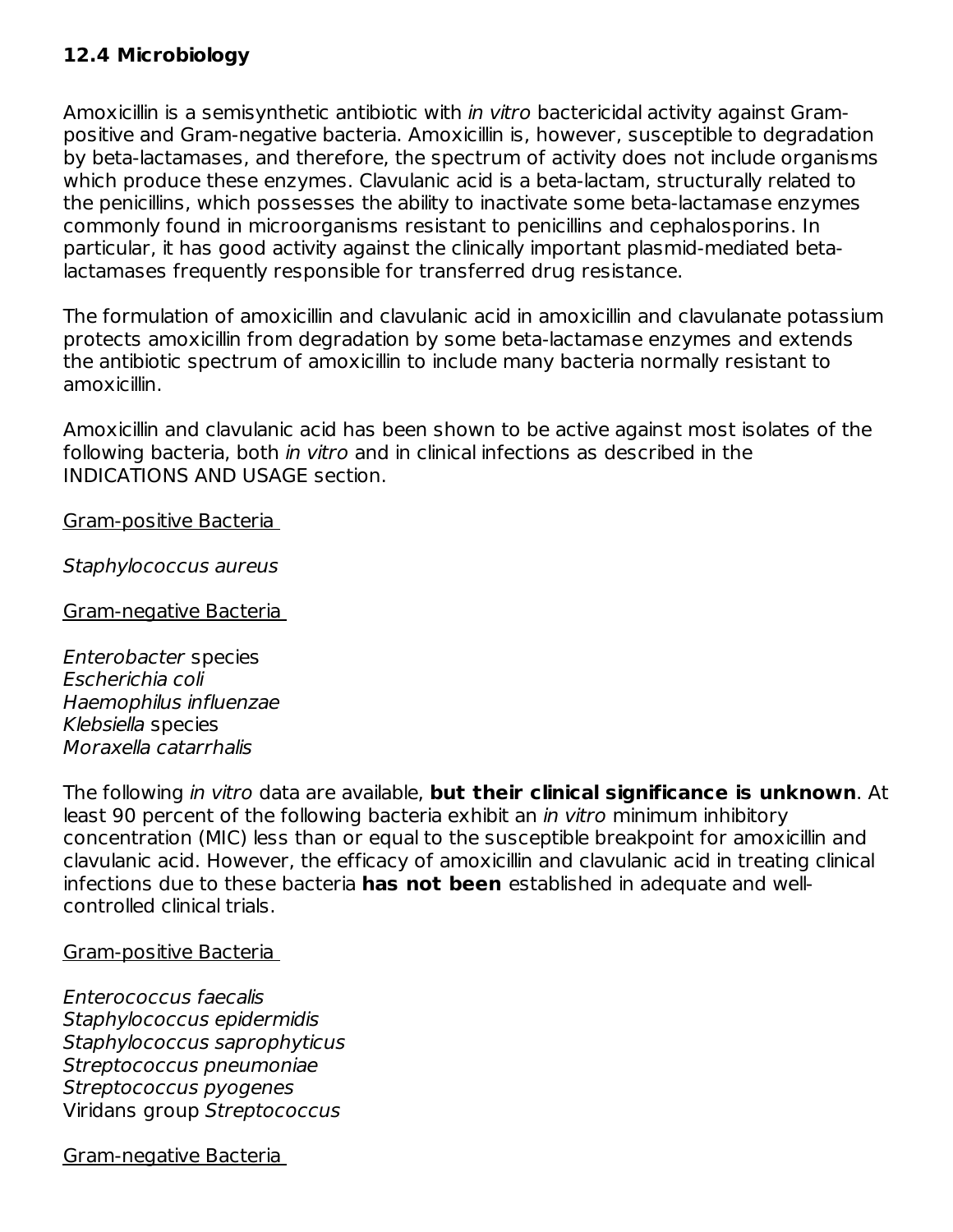Eikenella corrodens Proteus mirabilis

Anaerobic Bacteria

Bacteroides species including Bacteroides fragilis Fusobacterium species Peptostreptococcus species

#### **Susceptibility Testing**

For specific information regarding susceptibility test interpretive criteria and associated test methods and quality control standards recognized by FDA for this drug, please see: https://www.fda.gov/STIC.

### **13 NONCLINICAL TOXICOLOGY**

### **13.1 Carcinogenesis, Mutagenesis, Impairment of Fertility**

Long-term studies in animals have not been performed to evaluate carcinogenic potential.

Amoxicillin and clavulanate potassium for oral suspension (4:1 ratio formulation of amoxicillin:clavulanate) was non-mutagenic in the Ames bacterial mutation assay, and the yeast gene conversion assay. Amoxicillin and clavulanate potassium for oral suspension was weakly positive in the mouse lymphoma assay, but the trend toward increased mutation frequencies in this assay occurred at doses that were also associated with decreased cell survival. Amoxicillin and clavulanate potassium for oral suspension was negative in the mouse micronucleus test, and in the dominant lethal assay in mice. Potassium clavulanate alone was tested in the Ames bacterial mutation assay and in the mouse micronucleus test, and was negative in each of these assays.

Amoxicillin and clavulanate potassium for oral suspension (2:1 ratio formulation of amoxicillin:clavulanate) at oral doses of up to 1,200 mg/kg/day was found to have no effect on fertility and reproductive performance in rats. Based on body surface area, this dose of amoxicillin is approximately 4 times the maximum recommended adult human oral dose (875 mg every 12 hours). For clavulanate, the dose multiple is approximately 9 times higher than the maximum recommended adult human oral dose (125 mg every 8 hours), also based on body surface area.

### **14 CLINICAL STUDIES**

### **14.1 Lower Respiratory Tract and Complicated Urinary Tract Infections**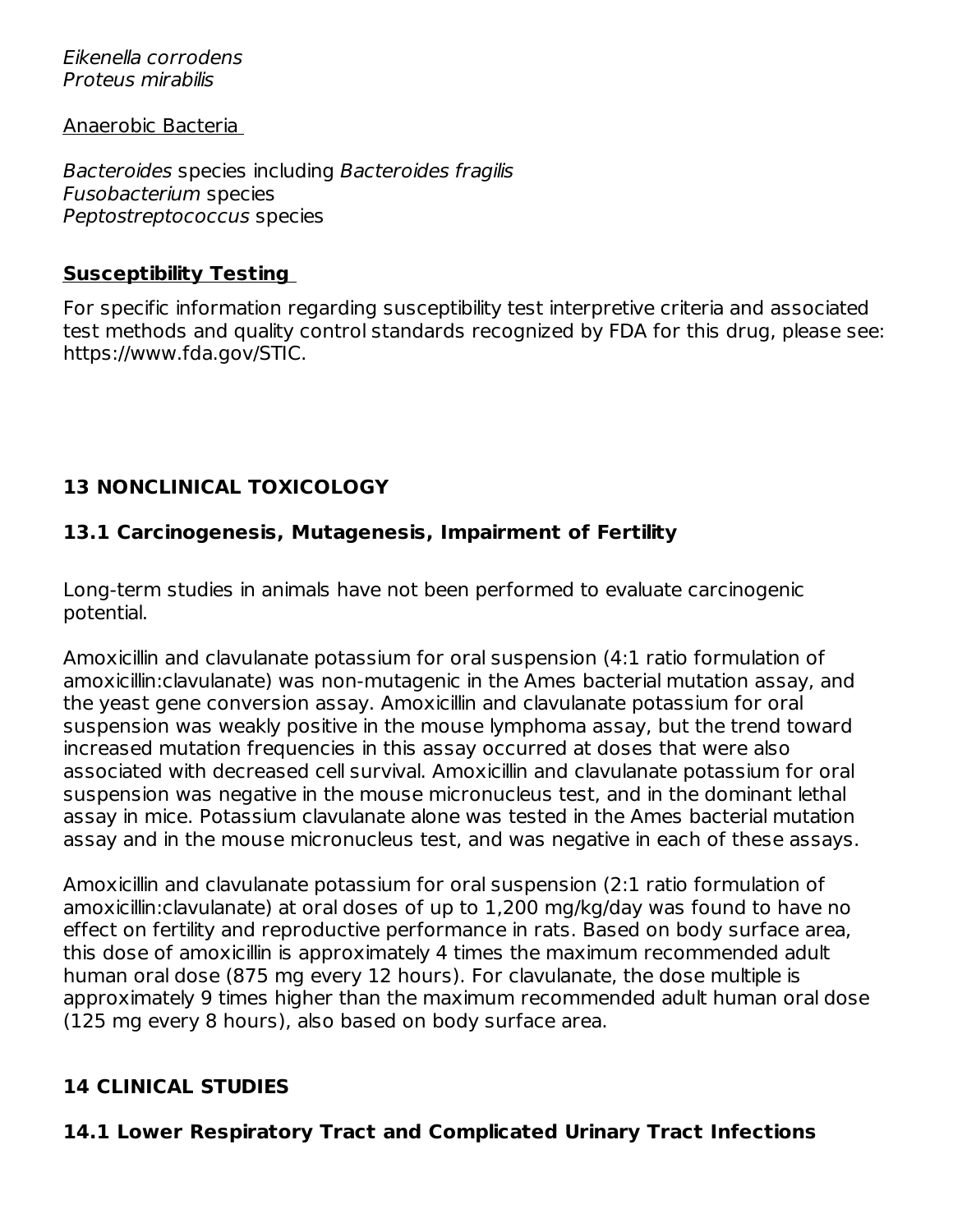Data from 2 pivotal trials in 1,191 patients treated for either lower respiratory tract infections or complicated urinary tract infections compared a regimen of 875 mg/125 mg tablets of amoxicillin and clavulanate potassium every 12 hours to 500 mg/125 mg tablets of amoxicillin and clavulanate potassium dosed every 8 hours (584 and 607 patients, respectively). Comparable efficacy was demonstrated between the every 12 hours and every 8 hours dosing regimens. There was no significant difference in the percentage of adverse events in each group. The most frequently reported adverse event was diarrhea; incidence rates were similar for the 875 mg/125 mg every 12 hours and 500 mg/125 mg every 8 hours dosing regimens (15% and 14%, respectively); however, there was a statistically significant difference ( $p < 0.05$ ) in rates of severe diarrhea or withdrawals with diarrhea between the regimens: 1% for 875 mg/125 mg every 12 hours regimen versus 2% for the 500 mg/125 mg every 8 hours regimen.

In one of these pivotal trials, patients with either pyelonephritis ( $n = 361$ ) or a complicated urinary tract infection (i.e., patients with abnormalities of the urinary tract that predispose to relapse of bacteriuria following eradication,  $n = 268$ ) were randomized (1:1) to receive either 875 mg/125 mg tablets of amoxicillin and clavulanate potassium every 12 hours (n=308) or 500 mg/125 mg tablets of amoxicillin and clavulanate potassium every 8 hours (n=321).

The number of bacteriologically evaluable patients was comparable between the two dosing regimens. Amoxicillin and clavulanate potassium produced comparable bacteriological success rates in patients assessed 2 to 4 days immediately following end of therapy. The bacteriologic efficacy rates were comparable at one of the follow-up visits (5 to 9 days post-therapy) and at a late post-therapy visit (in the majority of cases, this was 2 to 4 weeks post-therapy), as seen in Table 7.

| <b>Time Post Therapy</b> |               | 875 mg/125 mg every 500 mg/125 mg every |
|--------------------------|---------------|-----------------------------------------|
|                          | 12 hours      | 8 hours                                 |
|                          | % (n)         | $\%$ (n)                                |
| 2 to 4 days              | $ 81\%  (58)$ | $80\%$ (54)                             |
| 5 to 9 days              | $58\%$ (41)   | $ 52\% (52) $                           |
| 2 to 4 weeks             | 52% (101)     | $ 55\% (104)$                           |

### **Table 7: Bacteriologic efficacy rates for Amoxicillin and Clavulanate Potassium**

As noted before, though there was no significant difference in the percentage of adverse events in each group, there was a statistically significant difference in rates of severe diarrhea or withdrawals with diarrhea between the regimens.

#### **14.2 Acute Bacterial Otitis Media and Diarrhea in Pediatric Patients**

One U.S./Canadian clinical trial was conducted which compared 45/6.4 mg/kg/day (divided every 12 hours) of amoxicillin and clavulanate potassium for 10 days versus 40/10 mg/kg/day (divided every 8 hours) of amoxicillin and clavulanate potassium for 10 days in the treatment of acute otitis media. Only the suspension formulations were used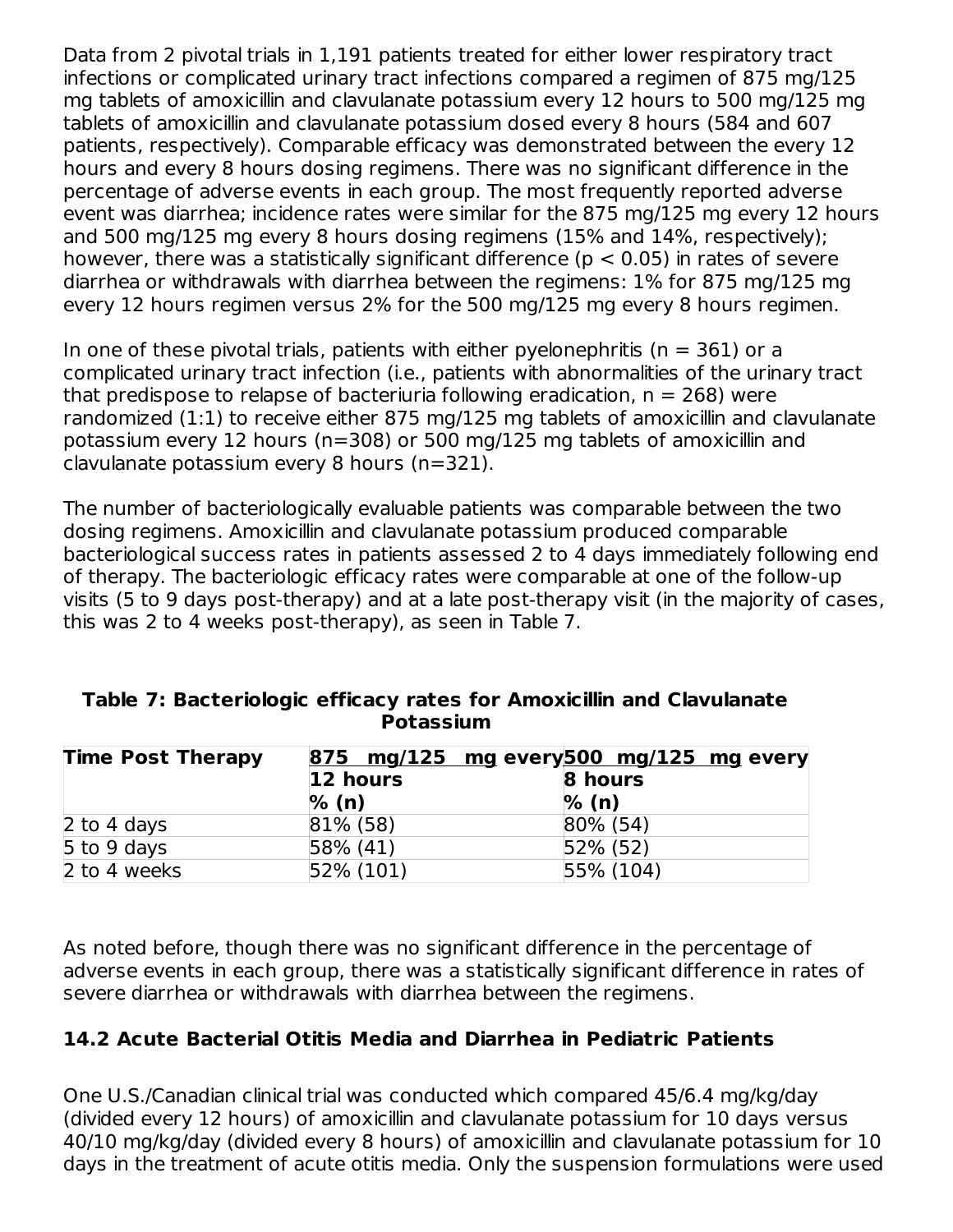in this trial. A total of 575 pediatric patients (aged 2 months to 12 years) were enrolled, with an even distribution among the 2 treatment groups and a comparable number of patients were evaluable (i.e.,  $\geq 84\%$ ) per treatment group. Otitis media-specific criteria were required for eligibility and a strong correlation was found at the end of therapy and follow-up between these criteria and physician assessment of clinical response. The clinical efficacy rates at the end of therapy visit (defined as 2 to 4 days after the completion of therapy) and at the follow-up visit (defined as 22 to 28 days postcompletion of therapy) were comparable for the 2 treatment groups, with the following cure rates obtained for the evaluable patients: At end of therapy, 87% ( $n = 265$ ) and 82% (n = 260) for 45 mg/kg/day every 12 hours and 40 mg/kg/day every 8 hours, respectively. At follow-up, 67% ( $n = 249$ ) and 69% ( $n = 243$ ) for 45 mg/kg/day every 12 hours and 40 mg/kg/day every 8 hours, respectively.

Diarrhea was defined as either: (a) 3 or more watery or 4 or more loose/watery stools in 1 day; OR (b) 2 watery stools per day or 3 loose/watery stools per day for 2 consecutive days. The incidence of diarrhea was significantly lower in patients who received the every 12 hours regimen compared to patients who received the every 8 hours regimen (14% and 34%, respectively). In addition, the number of patients with either severe diarrhea or who were withdrawn with diarrhea was significantly lower in the every 12 hours treatment group (3% and 8% for the every 12 hours/10 day and every 8 hours/10 day, respectively). In the every 12 hours treatment group, 3 patients (1%) were withdrawn with an allergic reaction, while 1 patient in the every 8 hours group was withdrawn for this reason. The number of patients with a candidal infection of the diaper area was 4% and 6% for the every 12 hours and every 8 hours groups, respectively.

It is not known if the finding of a statistically significant reduction in diarrhea with the oral suspensions dosed every 12 hours, versus suspensions dosed every 8 hours, can be extrapolated to the chewable tablets. The presence of mannitol in the chewable tablets may contribute to a different diarrhea profile. The every 12 hour oral suspensions (200 mg/28.5 mg per 5 mL and 400 mg/57 mg per 5 mL) are sweetened with aspartame.

#### **15 REFERENCES**

1. Swanson-Biearman B, Dean BS, Lopez G, Krenzelok EP. The effects of penicillin and cephalosporin ingestions in children less than six years of age. Vet Hum Toxicol. 1988; 30: 66-67.

### **16 HOW SUPPLIED/STORAGE AND HANDLING**

**Amoxicillin and Clavulanate Potassium for Oral Suspension USP, 400 mg/57 mg per 5 mL** is a white to off-white granular powder – Each 5 mL of reconstituted white to pale yellow, orange flavored suspension contains 400 mg amoxicillin and 57 mg clavulanic acid as the potassium salt.

NDC 68071-227-1 BOTTLE OF 100mL

Dispense in original container.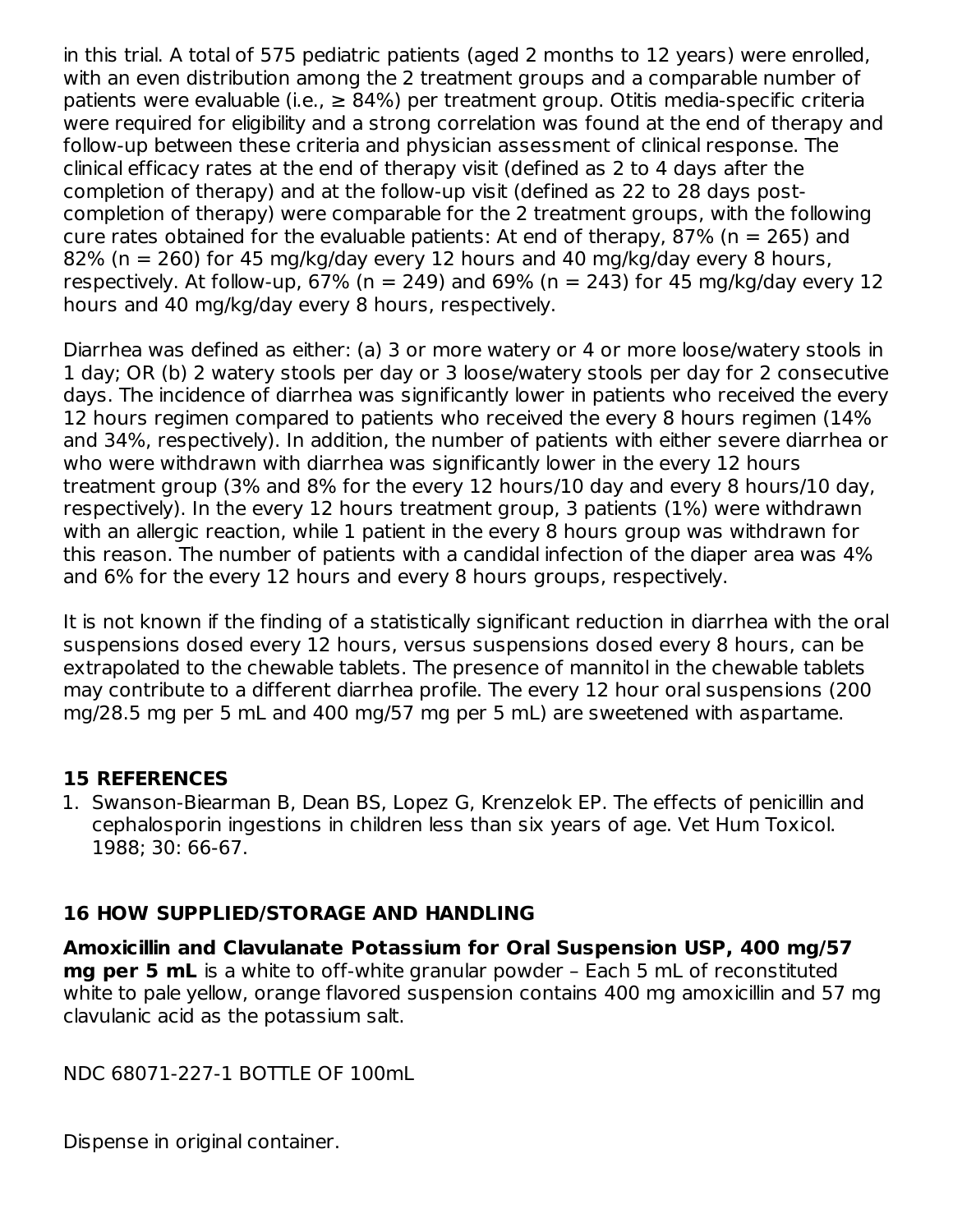**Store dry powder at** 20º to 25ºC (68º to 77ºF). [See USP Controlled Room Temperature.]

Store reconstituted suspension under refrigeration. Discard unused suspension after 10 days.

Keep out of the reach of children.

### **17 PATIENT COUNSELING INFORMATION**

### **17.1 Information for Patients**

Patients should be informed that amoxicillin and clavulanate potassium for oral suspension may be taken every 8 hours or every 12 hours, depending on the dose prescribed. Each dose should be taken with a meal or snack to reduce the possibility of gastrointestinal upset.

Patients should be counseled that antibacterial drugs, including amoxicillin and clavulanate potassium for oral suspension, should only be used to treat bacterial infections. They do not treat viral infections (e.g., the common cold). When amoxicillin and clavulanate potassium for oral suspension is prescribed to treat a bacterial infection, patients should be told that although it is common to feel better early in the course of therapy, the medication should be taken exactly as directed. Skipping doses or not completing the full course of therapy may: (1) decrease the effectiveness of the immediate treatment, and (2) increase the likelihood that bacteria will develop resistance and will not be treatable by amoxicillin and clavulanate potassium for oral suspension or other antibacterial drugs in the future.

Counsel patients that diarrhea is a common problem caused by antibacterials, and it usually ends when the antibacterial is discontinued. Sometimes after starting treatment with antibacterials, patients can develop watery and bloody stools (with or without stomach cramps and fever) even as late as 2 or more months after having taken their last dose of the antibacterial. If diarrhea is severe or lasts more than 2 or 3 days, patients should contact their physician.

Patients should be advised to keep suspension refrigerated. Shake well before using. When dosing a child with the suspension (liquid) of amoxicillin and clavulanate potassium for oral suspension, use a dosing spoon or medicine dropper. Be sure to rinse the spoon or dropper after each use. Bottles of suspension of amoxicillin and clavulanate potassium for oral suspension may contain more liquid than required. Follow your doctor's instructions about the amount to use and the days of treatment your child requires. Discard any unused medicine.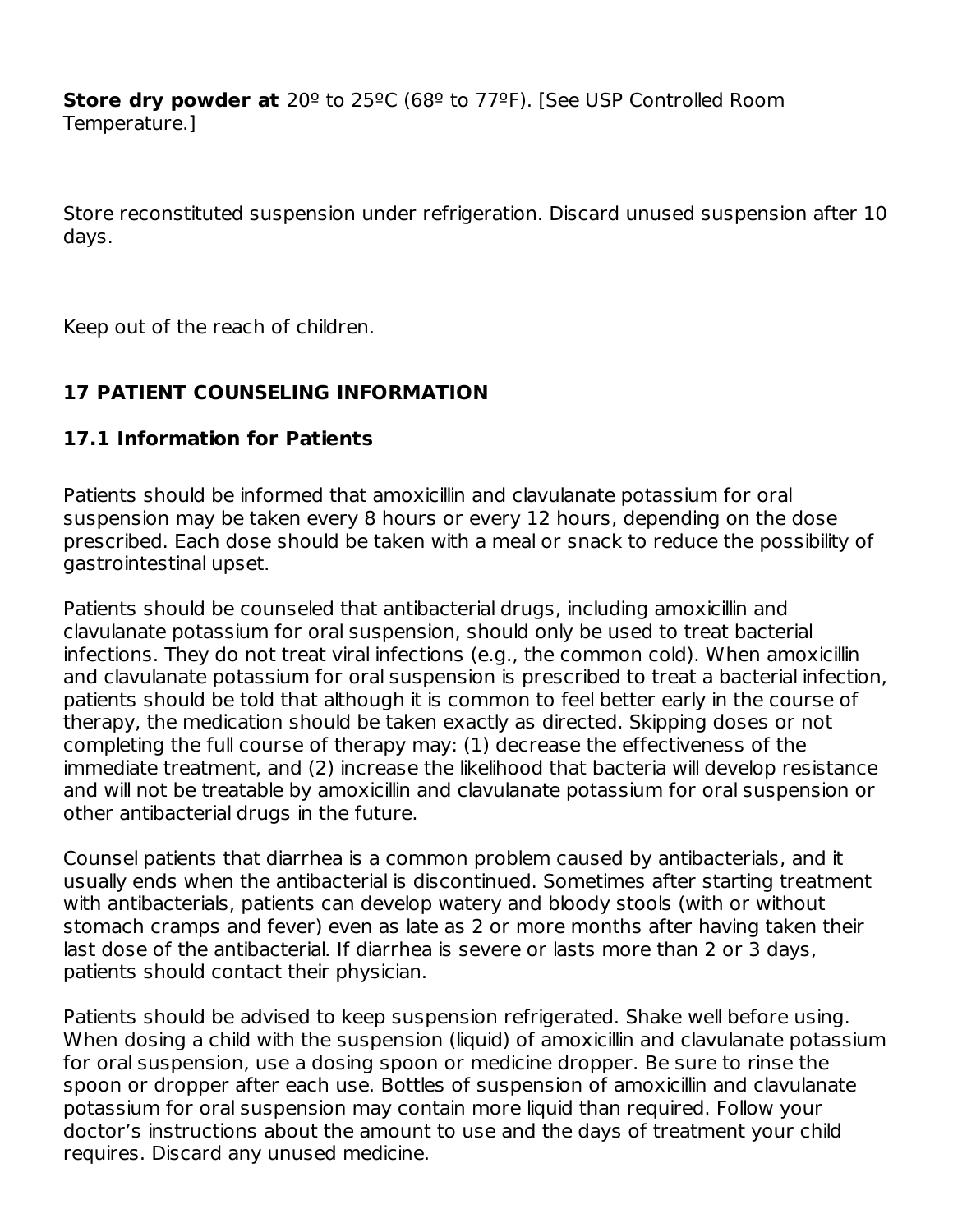Patients should be aware that amoxicillin and clavulanate potassium for oral suspension contains a penicillin class drug product that can cause allergic reactions in some individuals.

CLINITEST is a registered trademark of Miles, Inc.

Distributed by: **Aurobindo Pharma USA, Inc.** 279 Princeton-Hightstown Road East Windsor, NJ 08520

Manufactured by: **Aurobindo Pharma Limited** Hyderabad-500 038, India

Revised: 08/2018

#### **PACKAGE LABEL-PRINCIPAL DISPLAY PANEL - 400 mg/57 mg\* per 5 mL (50 mL Bottle Label)**



# **AMOXICILLIN AND CLAVULANATE POTASSIUM**

amoxicillin and clavulanate potassium powder, for suspension

| <b>Product Information</b>     |                                          |                              |                                   |
|--------------------------------|------------------------------------------|------------------------------|-----------------------------------|
| <b>Product Type</b>            | <b>HUMAN PRESCRIPTION</b><br><b>DRUG</b> | <b>Item Code</b><br>(Source) | NDC:68071-2227(NDC:65862-<br>534) |
| <b>Route of Administration</b> | ORAL                                     |                              |                                   |
|                                |                                          |                              |                                   |